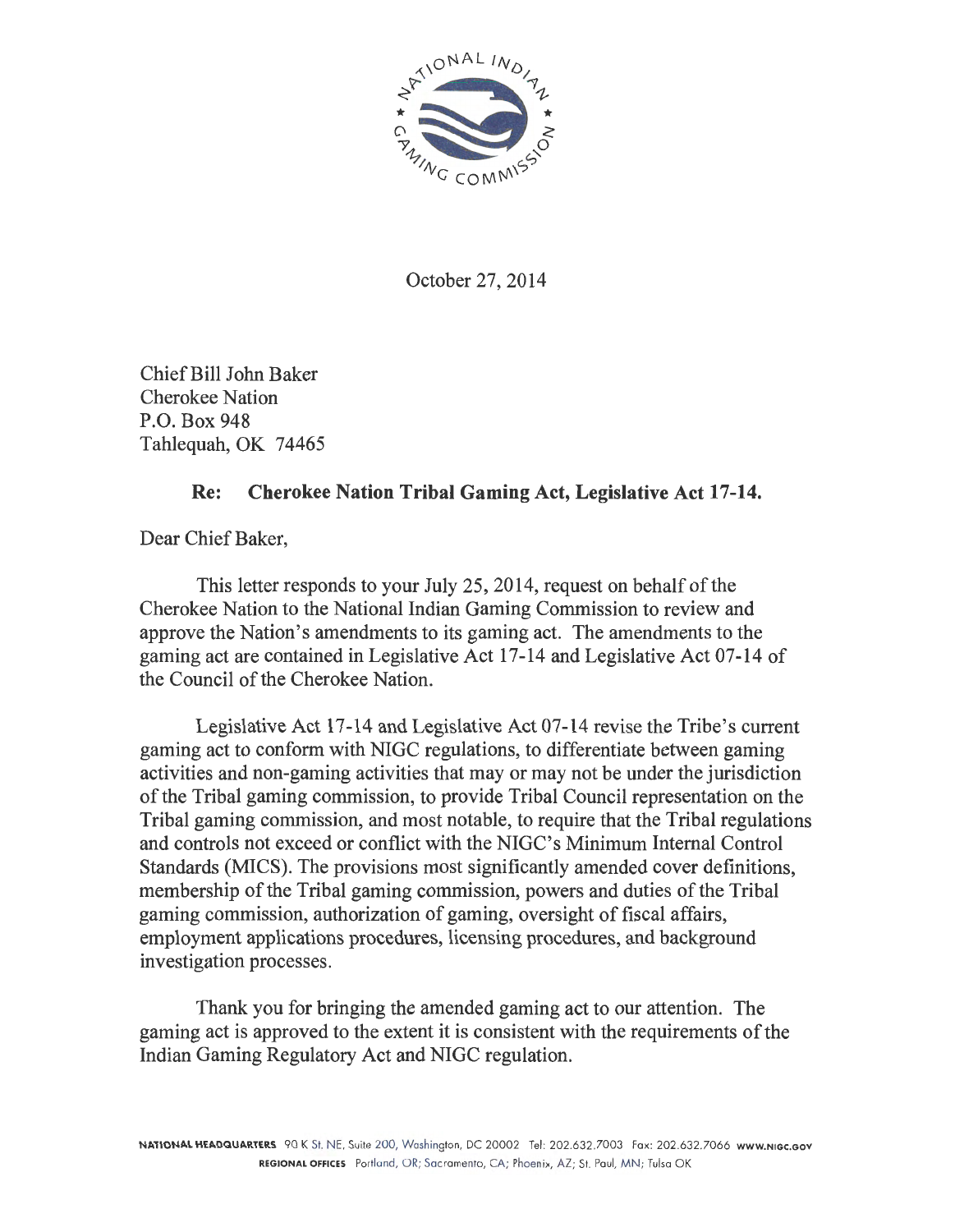Chief Baker October 27, 2014 Page 2 of 2

However, I am compelled to note my misgivings over some aspects of the gaming act. In particular, the provision of the gaming act that requires tribal regulations and controls not exceed the federal controls undermines the spirit of the NIGC regulations, especially the MICS  $-$  which are designed to be the ground floor of regulations upon which a tribe could build up from to address its specific requirements. Here, the Cherokee Nation has changed its Tribal law to limit the ability of its Tribal gaming commission to create controls it finds uniquely and perhaps better suited to its needs.

The NIGC sought to bolster tribal sovereignty and self-determination when it adopted the new Class II MICS by providing tribes with appropriate flexibility and discretion in developing tribal-specific regulations. Specifically, certain internal controls were left for tribes to develop and articulate in a manner that reflected their unique experience and specific regulatory concerns. With this gaming act, the Cherokee Nation has declined to authorize the development of such tribal-specific controls and instead defers to standards set forth by federal regulations and state compact terms. Further, implementing this provision of the gaming act may be difficult because Tribal regulators may struggle with determining what would "exceed" the NIGC MICS. Because of the potential implementation difficulties that may result from the gaming act's lack of specificity, the NIGC will likely need to review the Tribe's gaming operations with greater scrutiny.

If you have any questions, please contact Staff Attorney Heather Corson at (202) 632-7003.

Sincerely,

nodev Chaudhuri hairman (Acting)

cc: Elizabeth Homer, Homer Law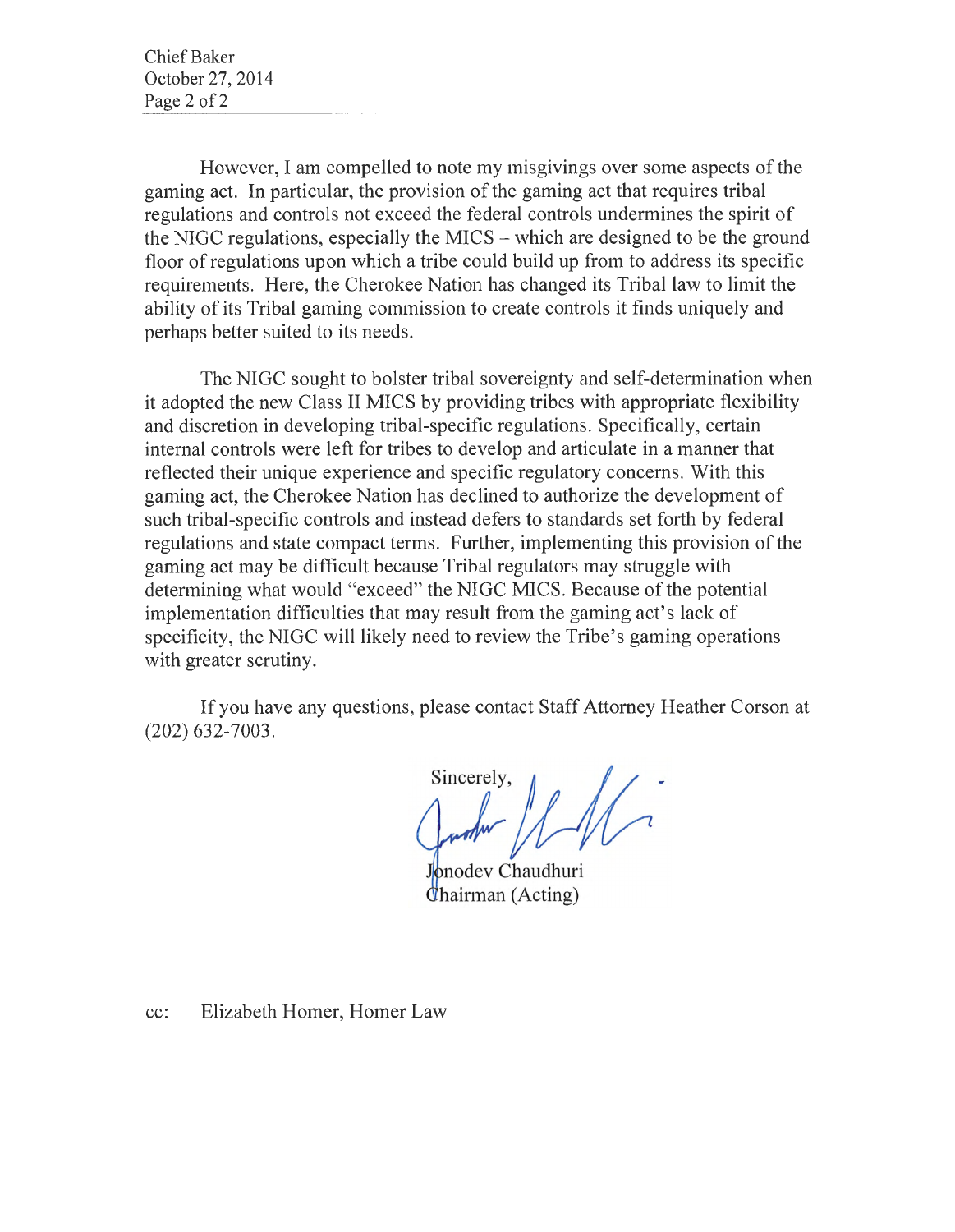Author: Hembree/Hill Sponsor: Victoria Vazguez

# **An Act**

#### Legislative Act 17-14

## A LEGISLATIVE ACT AMENDING LA #10-11 MAKING TECHNICAL AMENDMENTS TO THE CHEROKEE NATION GAMING ACT

#### BE IT ENACTED BY THE CHEROKEE NATION:

#### § 1. Title and Codification

This enactment shall be known as the "Cherokee Nation Technical Gaming Amendment Act" and shall be codified at Title 4, Sections 1 to 69 of the Cherokee Nation Code Annotated.

#### § 2. Purpose

The purpose of this Act is:

A. To amend Legislative Act #10-11 to make technical amendments to conform Cherokee Nation's gaming ordinance to the regulations of the National Indian Gaming Commission.

## § 3. Legislative History

- A. IGRA was enacted on October 17, 1988, establishing the NIGC. Under the IGRA, the NIGC is charged with regulating Class II gaming and certain aspects of Class III gaming.
- B. The NIGC adopted certain regulations in Chapter III of Title 25, Code of Federal Regulations (Parts 500-599), to provide purpose and scope, procedures for service of NIGC determinations, requirements for submitting new and existing gaming ordinances to the Chairman for approval, requirements for background investigations on Primary Management Officials and Key Employees, and requirements for licensing employees of Indian gaming operations.
- C. Cherokee Nation enacted Legislative Act 30-89, on April 8, 1989, known as the "Cherokee Nation Tribal Gaming Act," to regulate the conduct of gaming owned and operated by the Cherokee Nation.
- D. On October 22, 1990, the Cherokee Nation amended the Gaming Act with Legislative Act 9-90, to comply with P.L. 100-497, October 17, 1988, 102 Stat. 2467, and to establish the Cherokee Nation Gaming Commission.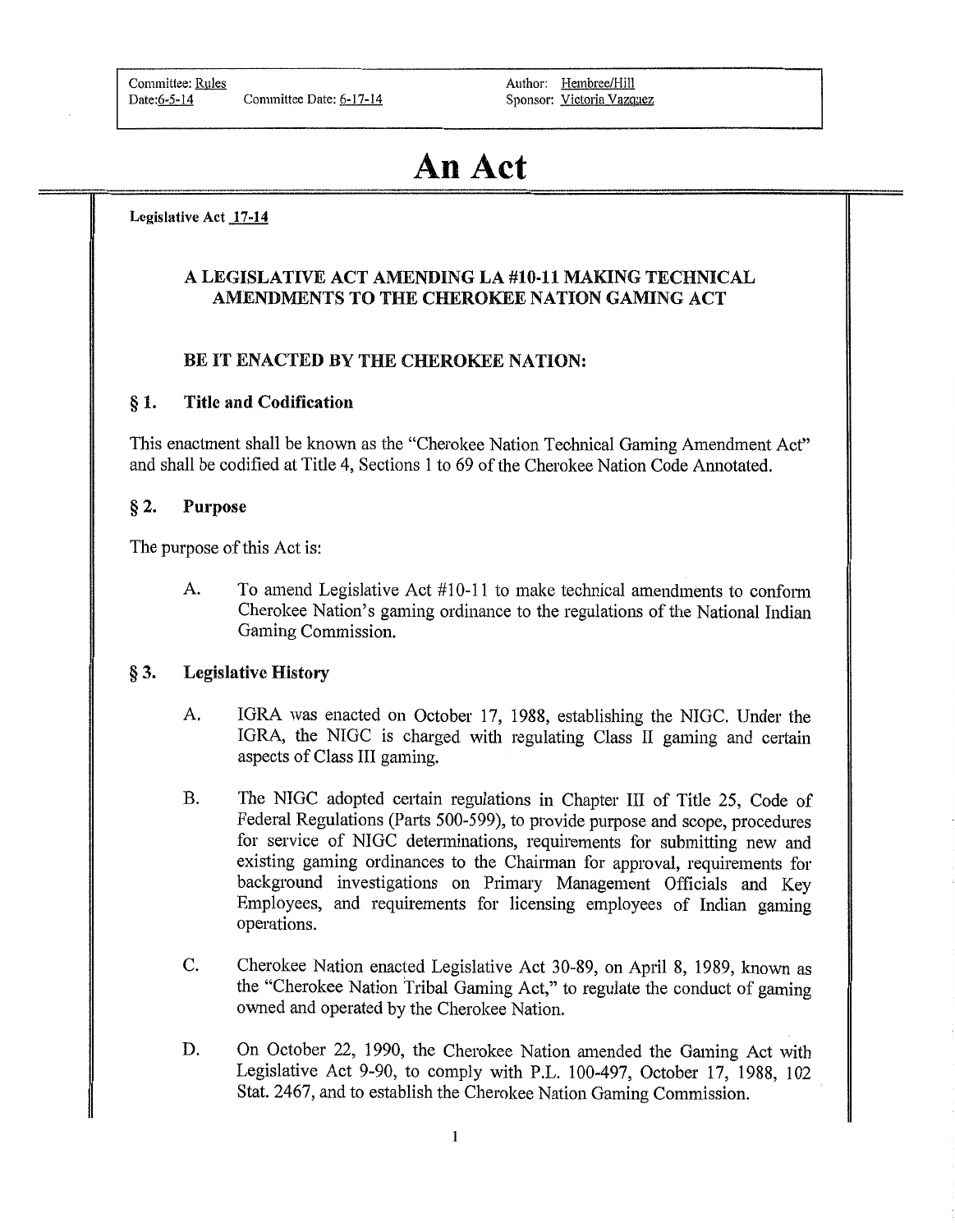- E. On April 11, 1994, the Cherokee Nation amended the Gaming Act with LA 1- 94.
- F. On October 16, 1995, the Cherokee Nation adopted Resolution 126-95 to authorize Class III gaming on Indian lands under its jurisdiction in the State of Kansas and other states where such gaming is permitted.
- G. On October 2, 2003, the Cherokee Nation amended the Act with LA 29-03 to authorize and provide for the regulation of Class III gaming which had been compacted for with the State of Oklahoma and/or authorized by legislative action.
- H. On November 10, 2003, the Cherokee Nation amended the Gaming Act with LA 37-03 to clarify the activities that fall under the jurisdiction of the Cherokee Nation Gaming Commission.
- I. On November 15, 2004, the Cherokee Nation amended the Gaming Act with LA 44-04 to provide technical amendments to the Gaming Act and provide for the regulation of Class III gaming that had been compacted for with the State of Oklahoma and/or authorized by legislative acts.
- J. On August 21, 2006, the Cherokee Nation amended the Gaming Act with LA 20-06 relating to gaming on lands within the jurisdiction of the Cherokee Nation.
- K. On March 12, 2007, the Cherokee Nation amended the Gaming Act with LA 15-07 to clarify that the Cherokee Nation Gaming Commission shall issue a separate license to each place, facility, or location in which Class II or Class III gaming is conducted.
- L. On September 13, 2010, the Cherokee Nation repealed and replaced Title 4- Amusements and Sports and the above gaming acts with the passage of Legislative Act #26-10.
- M. On May 19, 2011, the Cherokee Nation enacted LA #10-11, which repealed and replaced LA #30-89, LA #9-90, LA #1-94, R #126-95, LA #29-03, LA #37-03, LA #44-04, LA #20-06, LA #15-07 and amended LA #26-10.
- N. On April 24, 2014, the Cherokee Nation enacted LA #07-14 which amended LA #10-11.

#### § **4. Definitions**

For the purposes of this Title, and unless a different code meaning is clearly indicated, the terms used in this Title shall have the same meaning as defined in the "Indian Gaming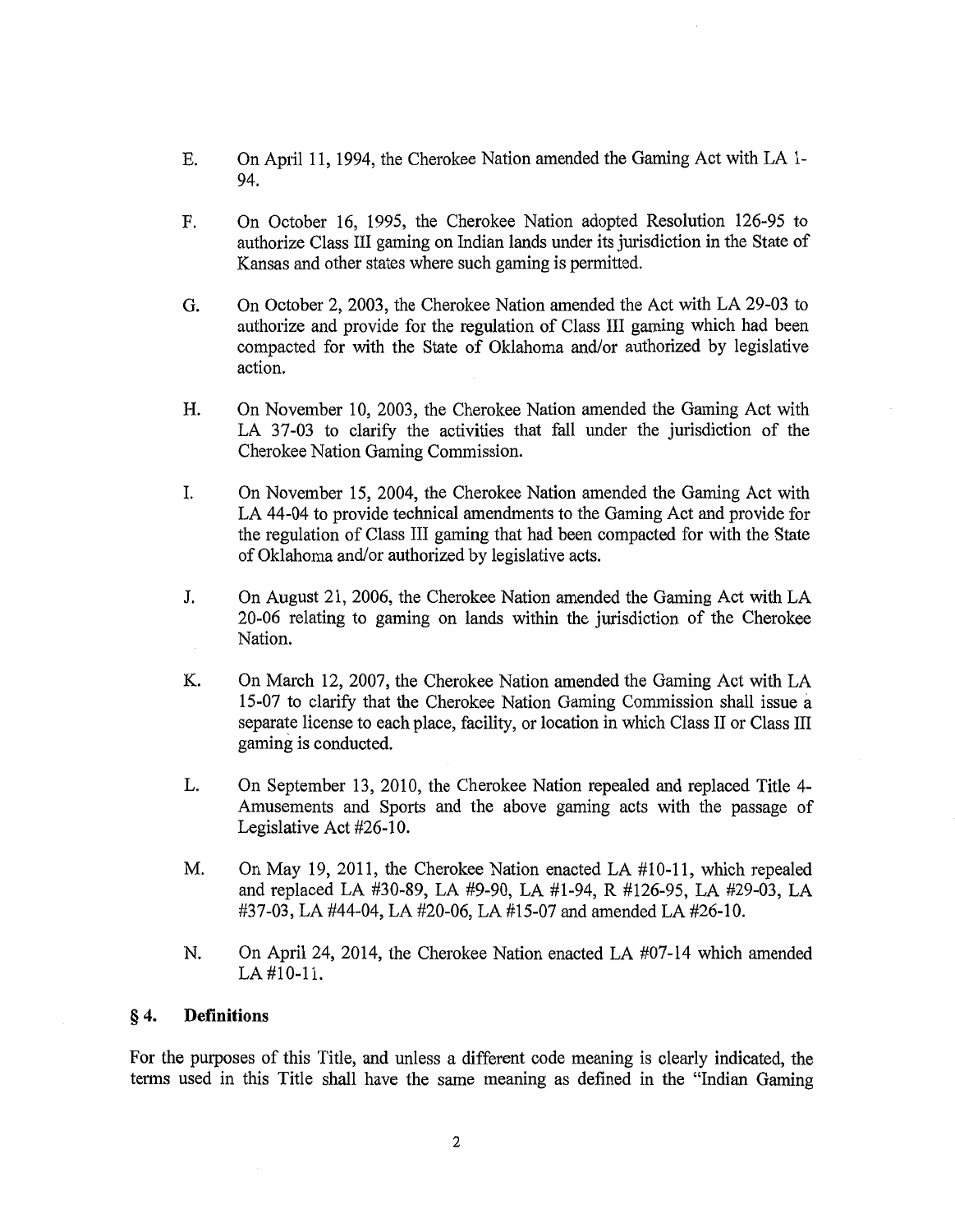Regulatory Act," Public Law 100-497, codified at 25 U.S.C. §§ 2701 et. seq., as amended:

- A. "Advisory Member" means a member of the Tribal Council, appointed by the Tribal Council, to attend and participate in meetings of the Cherokee Nation Gaming Commission and shall serve in an advisory, non-voting capacity.
- B. "Agent" and "Officially Licensed Agent" means any entity / corporation, wholly or majority owned by the Nation, its parent, subsidiary, and/or affiliate companies that conducts or has responsibility for gaming activities.
- C. "Class I Gaming" means social games solely for prized of minimal value or traditional forms of Indian gaming engaged in by individuals as a part of, or in connection with, tribal ceremonies or celebrations.
- D. "Class II Gaming" means:
	- 1. Bingo or lotto (whether or not electronic, computer, or other technological aids are used) when players:
		- a. Play for prizes with cards bearing numbers or other designations;
		- b. Cover numbers or designations when object, similarly numbered or designated, are drawn or electronically determined; and
		- c. Win the game by being the first person to cover a designated pattern on such cards.
	- 2. If played in the same location as bingo or lotto, Class II gaming includes:
		- a. Pull-tabs, punch boards, tip jars, instant bingo, and other games similar to bingo; and
		- b. Non-banking games that:
			- i. State law explicitly authorizes, or does not explicitly prohibit, and are played legally anywhere in the state; and
			- ii. Play in conformity with state laws and regulations concerning hours, periods of operation, and limitations on wagers and pot sizes.
	- 3. Class II Gaming does not include any banking card games, including baccarat, chemin de fer, or blackjack (21), or electronic or electromechanical facsimiles of any game of chance or slot machines of any kind.
- E. "Class III Gaming" includes all those forms of gaming that are not Class I or Class II gaming.
- F. "Compact" means any agreement entered into between the Cherokee Nation and the State of Oklahoma, as approved by the Secretary of the Interior, for the purposes of conducting Class III gaming. Any such agreement shall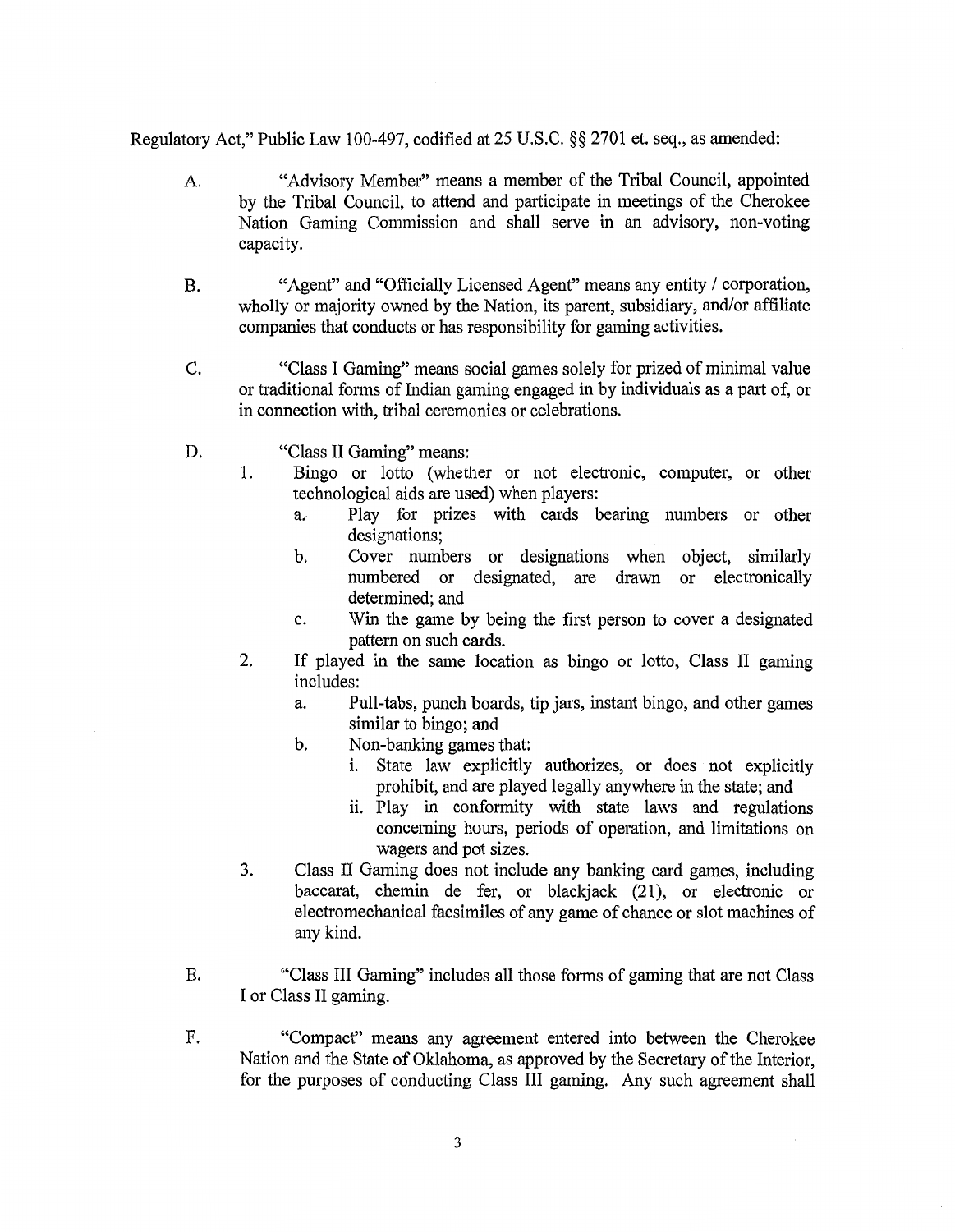only affect the scope of Class III gaming activities.

- G. "Facility License" means a separate license issued by the Gaming Commission to each place, facility or location on Indian lands and any other lands owned by the Cherokee Nation where Class II or Class III gaming may be conducted.
- H. "Gaming Commission" means the Cherokee Nation Gaming Commission.
- I. "Gaming Commissioner" means any member of the Gaming Commission duly appointed by the Principal Chief and confirmed by the Tribal Council.
- J. "Gaming Equipment" means all electronic, electro-mechanical, mechanical, or other physical components utilized in the play of Class II and Class III games.
- K. "Gaming Facility" means any premises, buildings, facilities, improvements, and/or equipment used or maintained in connection with the conduct of gaming, including but not limited to the storage of gaming equipment and/or materials and directly tied to the gaming operation/facility. This definition shall not include non-gaming operations, even if such operations are within the same building as gaming operations.
- L. "Gaming Facility Employee" means any employee of a gaming facility engaged in gaming or gaming related activity.
- M. "Gaming Public" or "Patron" means any natural person that is on the premises of a gaming facility acting or serving in the capacity as a customer or guest for the purpose of gaming.
- N. "Gaming System" means all components, whether or not technologic aids in electronic, computer, mechanical, or other technologic form, that function together to aid the play of one or more Class II games or any Class III games, inclusive of any and all support systems, player tracking and gaming accounting functions.
- 0. "Gaming Vendor" means any person or entity who provides, through the sale, lease, rental or otherwise, any games, parts, maintenance or service in connection therewith to the Officially Licensed Agent in any amount.
- P. "IGRA" means the Indian Gaming Regulatory Act of 1988, Public Law 100-497, as codified at 25 U.S.C. §2701 et. seq., as amended.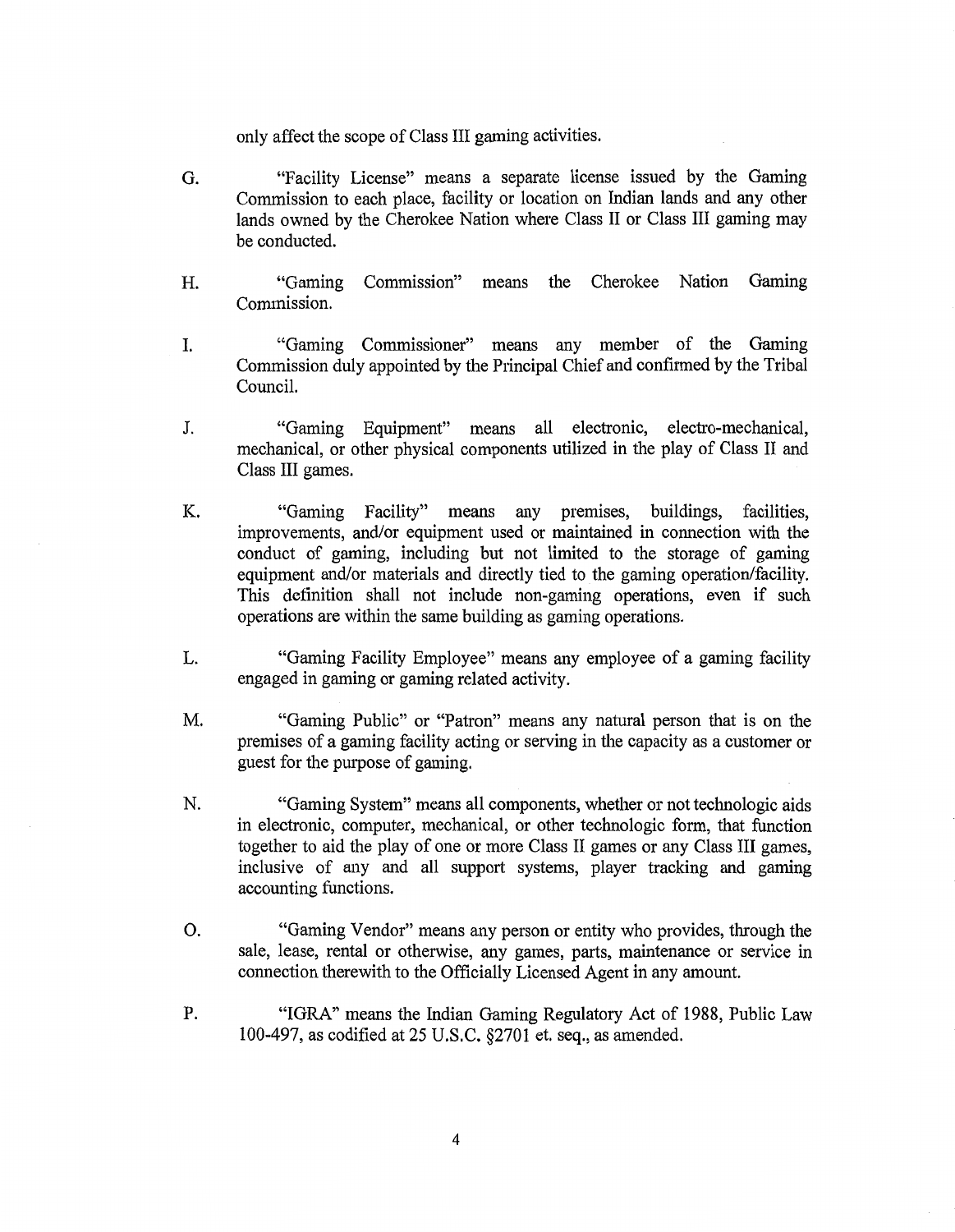- Q. "Indian Lands" means land over which Cherokee Nation exercises governmental power and that is either:
	- 1. Held in trust by the United States for the benefit of Cherokee Nation or any member of Cherokee Nation; or
	- 2. Held by Cherokee Nation or any member of Cherokee Nation which is subject to restriction by the United States against alienation.
- R. "Jurisdiction" means all lands owned by the Nation or over which the Nation exercises commercial and/or governmental authority or control.
- S. "Key Employee" means:<br>1. A person who performs
	- A person who performs one or more of the following functions:
		- a. Bingo Caller;
		- b. Counting room supervisor;
		- c. Security and Surveillance;<br>d. Custodian of gaming suppl
		- Custodian of gaming supplies or cash;
		- e. Floor manager;<br>f. Pit boss:
		- Pit boss:
		- g. Dealer;
		- h. Croupier;
		- i. Approver of credit;<br>j. Information technol
		- Information technology employee with access to gaming related systems and equipment; or
		- k. Custodian of gambling devices including persons with access to cash and accounting records within such devices;
	- 2. If not otherwise included, any other person whose total cash compensation is in excess of \$50,000 per year; or,
	- 3. If not otherwise included, the four most highly compensated persons in the gaming operation.
	- 4. Any other person designated by the Nation as a Key Employee.
- T. "License" means:
	- 1. In connection with a gaming facility, a license issued by the Cherokee Nation Gaming Commission authorizing the operation of a gaming facility at a particular location owned and operated by the Nation;
	- 2. In connection with an individual person, a license or pennit issued by the Cherokee Nation Gaming Commission authorizing the person to be engaged as a non-gaming employee. Key Employee, or Primary engaged as a non-gaming employee, Key Employee, Management Official of a licensed gaming facility; and
	- 3. In connection with certain vendors, a license or permit issued by the Cherokee Nation Gaming Commission authorizing an individual or entity to conduct business and/or engage in activities that impact the operation of a gaming facility.
- U. "Nation" or "Tribe" means the Cherokee Nation.
	- 5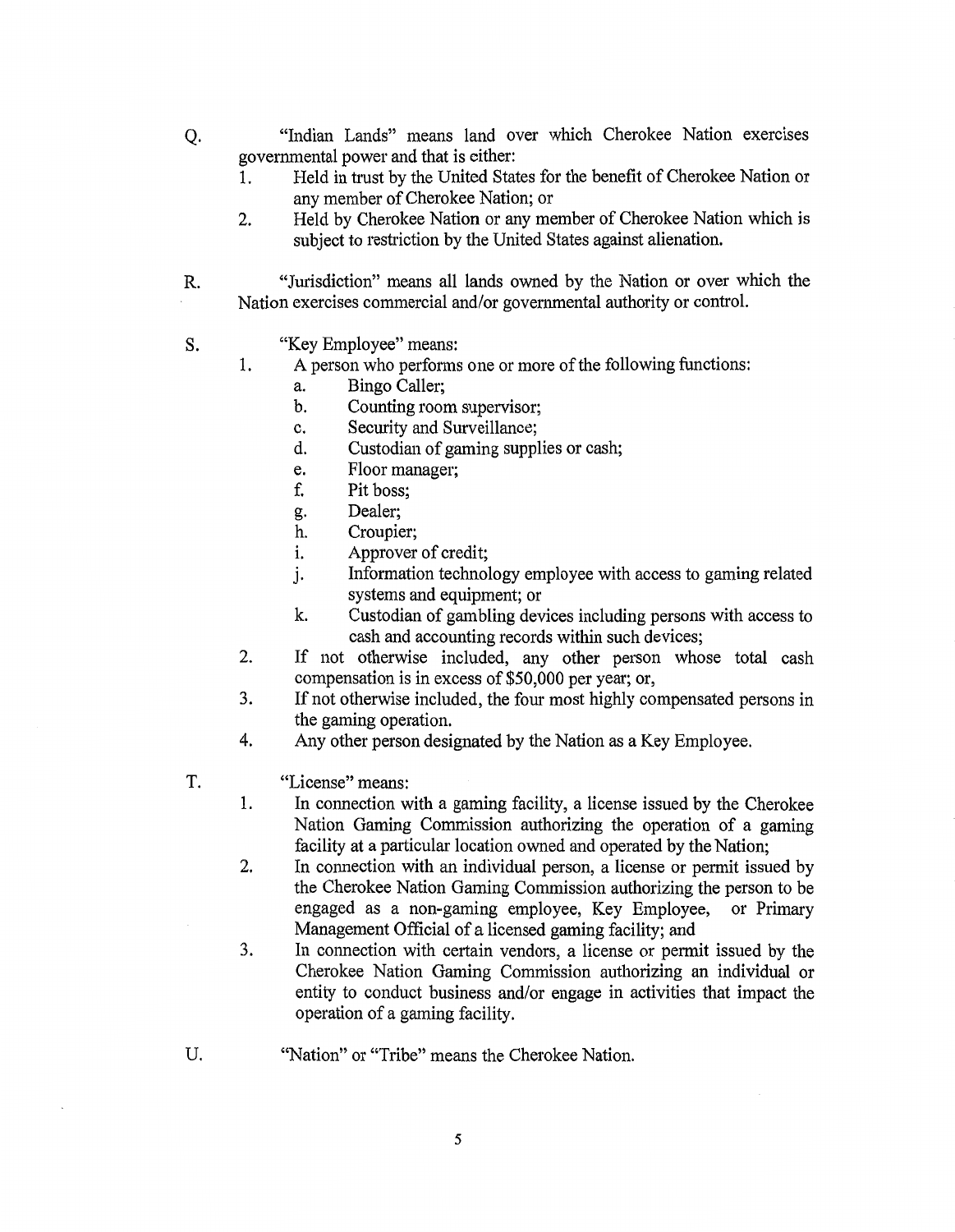- V. "NIGC" means the National Indian Gaming Commission.
- W. "Non-Gaming Employee" means any employee of the gaming operation who is not a Key Employee or Primary Management Official. If applicable, any Non-gaming employees licensed by the Gaming Commission shall be licensed in accordance with any limitations, restrictions, or regulatory requirements included in Section 22 of this Act.
- X. "Non-Gaming Vendor" means any person or entity who, directly or indirectly, provides or is likely to provide at least twenty-five thousand dollars (\$25,000.00) in goods or services to an Officially Licensed Agent within the gaming facility's fiscal year. PROVIDED, that attorneys or certified public accountants and their firms shall be exempt from this definition to the extent that they are providing services covered by their respective professional licenses.
- Y. "Person" means any natural individual, company, partnership, firm, joint venture, association, Limited Liability Company (LLC), corporation, estate, political entity of the Cherokee Nation, or other identifiable entity to which this title can be applied.
- Z. "Primary Management Official" means:
	- 1. The person having management responsibility for a management contract;
	- 2. Any person who has authority:
		- a. To hire and fire employees;
		- b. To set up working policy for the gaming operation; or
	- 3. The chief financial officer or other person who has financial management responsibility.
	- 4. Any other person designated by the Nation as a Primary Management Official.
- AA. "Working Days" means Monday through Friday, except for holidays recognized by the Cherokee Nation and/or the federal government.

#### § **5. Protection of the Environment, Public Health and Safety**

- A. All gaming facilities licensed by the Gaming Commission shall be constructed, maintained, and operated in a manner that adequately protects the human environment and the health and safety of the public.
- B. The Gaming Commission shall utilize and/or rely on the Nation's established regulatory systems or certifications by appropriately licensed professionals for the purposes of enforcing applicable codes or regulations at each gaming facility. Laws, codes, regulations, policies, standards or procedures shall cover, at a minimum: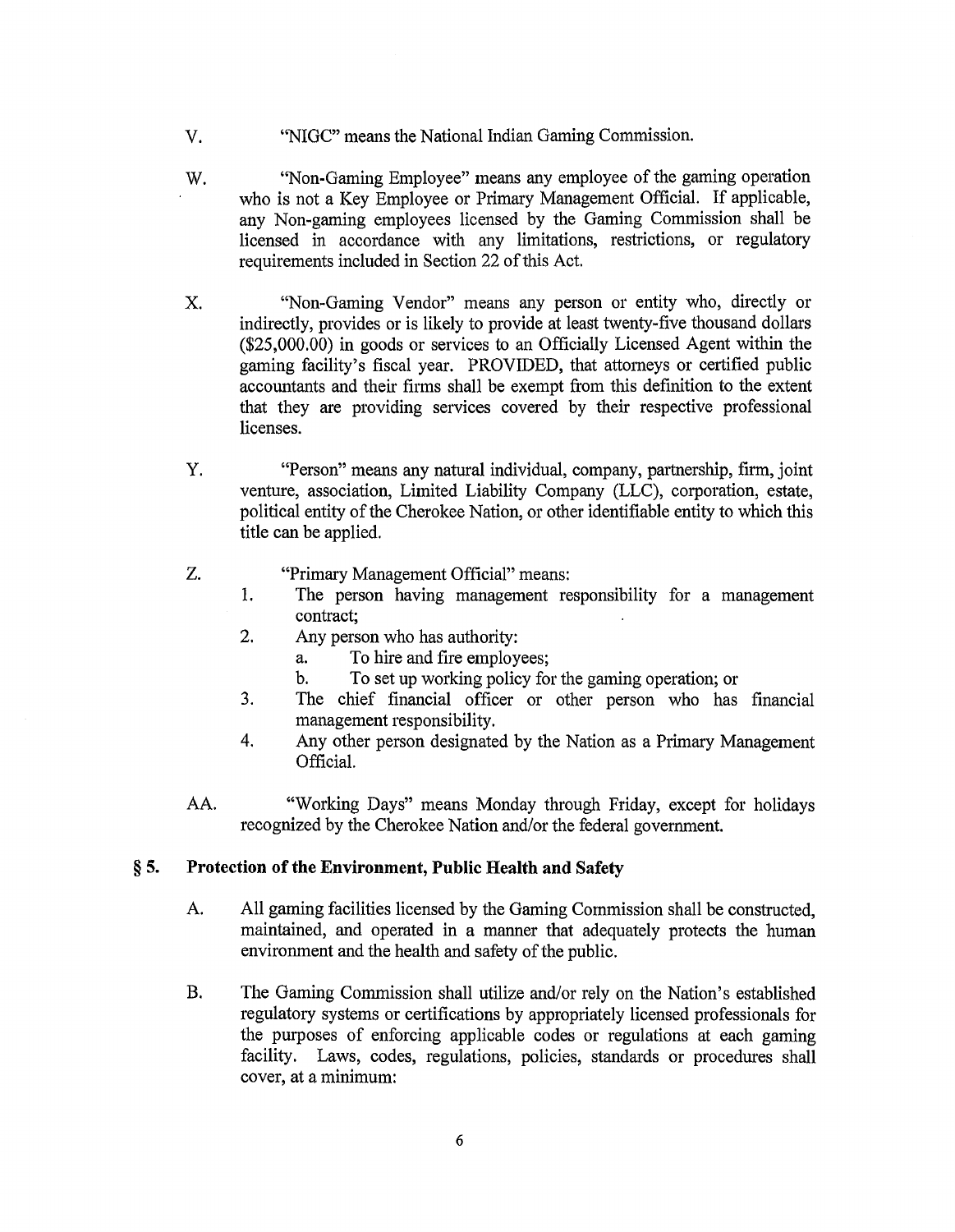- 1. Emergency preparedness, including but not limited to fire suppression, law enforcement, security, and ambulatory services;
- 2. Food and potable water;
- 3. Construction and maintenance;
- 4. Hazardous materials;
- 5. Sanitation (both solid waste and wastewater); and
- 6. Other environmental or public health and safety standards adopted by the tribe in light of climate, geography, and other local conditions as may be applicable to the individually licensed gaming facilities.
- 7. Other city, county, and/or state standards the Nation may elect to abide by.

The Gaming Commission shall recommend to the Principal Chief and the Council of the Cherokee Nation any revisions or additions to laws, regulations, policies, standards or procedures necessary to comply with IGRA.

C. Each facility shall be required to follow all applicable federal, tribal, and/or state codes or regulations provided in the Cherokee Nation Code Annotated, and any modifications or amendments made thereto, and/or that may be recognized, adopted, or followed by an appropriate Nation Commission or Department. The Gaming Commission shall rely on and not duplicate the regulation of such Commissions and Departments to ensure compliance with all applicable codes or regulations.

#### § **6. Words and Terms**

In constructing the provisions of this Code, save when otherwise plainly declared or clearly apparent from the context:

- A. Words in the present tense shall include the future tense;
- B. Words in masculine, feminine and neutral genders shall include all genders, and;
- C. Words in the singular shall include the plural, and in the plural shall include the singular.

#### § **7. Provisions as Cumulative**

The provisions of this Act shall be cumulative to existing Law.

#### § **8. Severability**

The provisions of this Act are severable and if any part of provision hereof shall be held void, the decision of the Court so holding shall not affect or impair any of the remaining parts or provisions of this Act.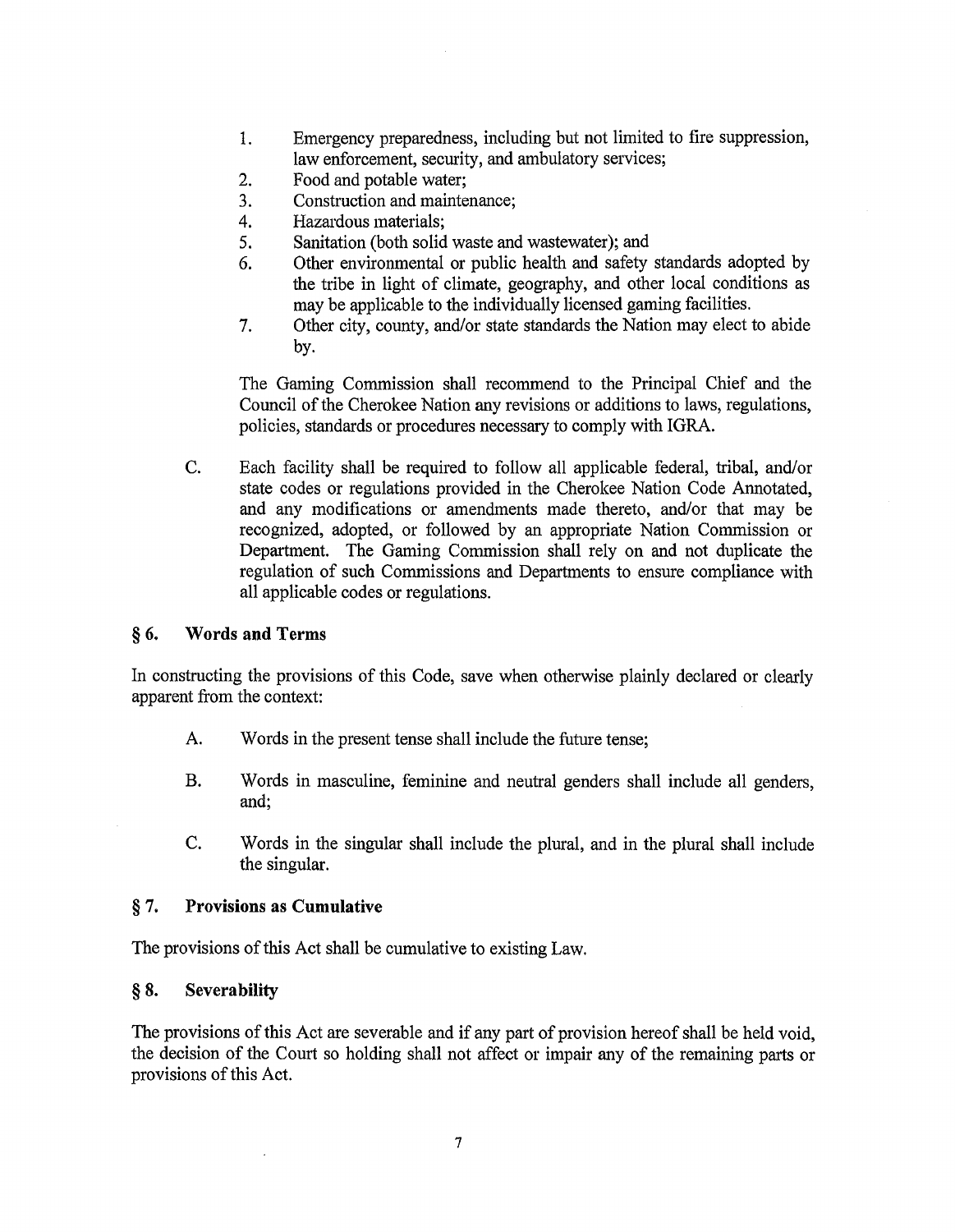#### § 9. Self-Help Contributions

To the extent that this Act involves programs or services to citizens of the Nation or others, self-help contributions shall be required, unless specifically prohibited by the funding agency, or a waiver is granted due to physical or mental incapacity of the participant to contribute.

#### § 10. Sovereign immunity

Notwithstanding any provisions herein, this Act shall not limit or restrict the inherent sovereignty of Cherokee Nation, and neither the Act nor any of its provisions shall operate to waive, in whole or in part, the sovereign immunity of Cherokee Nation.

#### § 11. Emergency declared

It being immediately necessary for the welfare of the Cherokee Nation, the Council hereby declares that an emergency exists, by reason whereof this Act shall take effect and be in full force after its passage and approval.

#### *§§12. -19. Reserved/or Future Use*

#### § 20. Establishment of Cherokee Nation Gaming Commission

The Cherokee Nation Gaming Commission is hereby established as a part of the Executive Branch of the government of the Nation in order to carry out the Nation's responsibilities under the IGRA (as amended) and the NIGC's regulations at 25 C.F.R. § 501 et. seq. (as amended) and to implement the provisions of this Act. Provided, however, all actions and regulations of the Gaming Commission shall be consistent with the provisions of this Act, all other laws and resolutions of the Cherokee Nation Tribal Council, and the Constitution of the Cherokee Nation and any applicable laws and/or regulations or regulating agencies established by the State of Oklahoma either: 1) pursuant to a compact on lands other than the lands defined in Section 4 (P) and (Z) of this Title; or 2) applicable to facilities operating: a) under the jurisdiction of the Oklahoma Horse Racing Act, Okla. Stat. tit. 3A, § 200 et. seq.; or b) in connection with a horse racing facility under a license granted under the authority of Okla. Stat. tit. 3A §262.

#### § 21. Membership

A. The Gaming Commission shall consist of no less than five (5) members of the Cherokee Nation to be appointed by the Principal Chief of the Cherokee Nation and approved by the Tribal Council of the Cherokee Nation. In addition to the Gaming Commission, three (3) Tribal Council members shall be appointed to participate in Gaming Commission meetings in an advisory, nonvoting capacity. These Advisory Members shall be appointed to serve by the Tribal Council. The term of an advisory member shall be three (3) years. Advisory Members shall be provided the same information as the Gaming Commissioners and the Gaming Commission shall inform the Advisory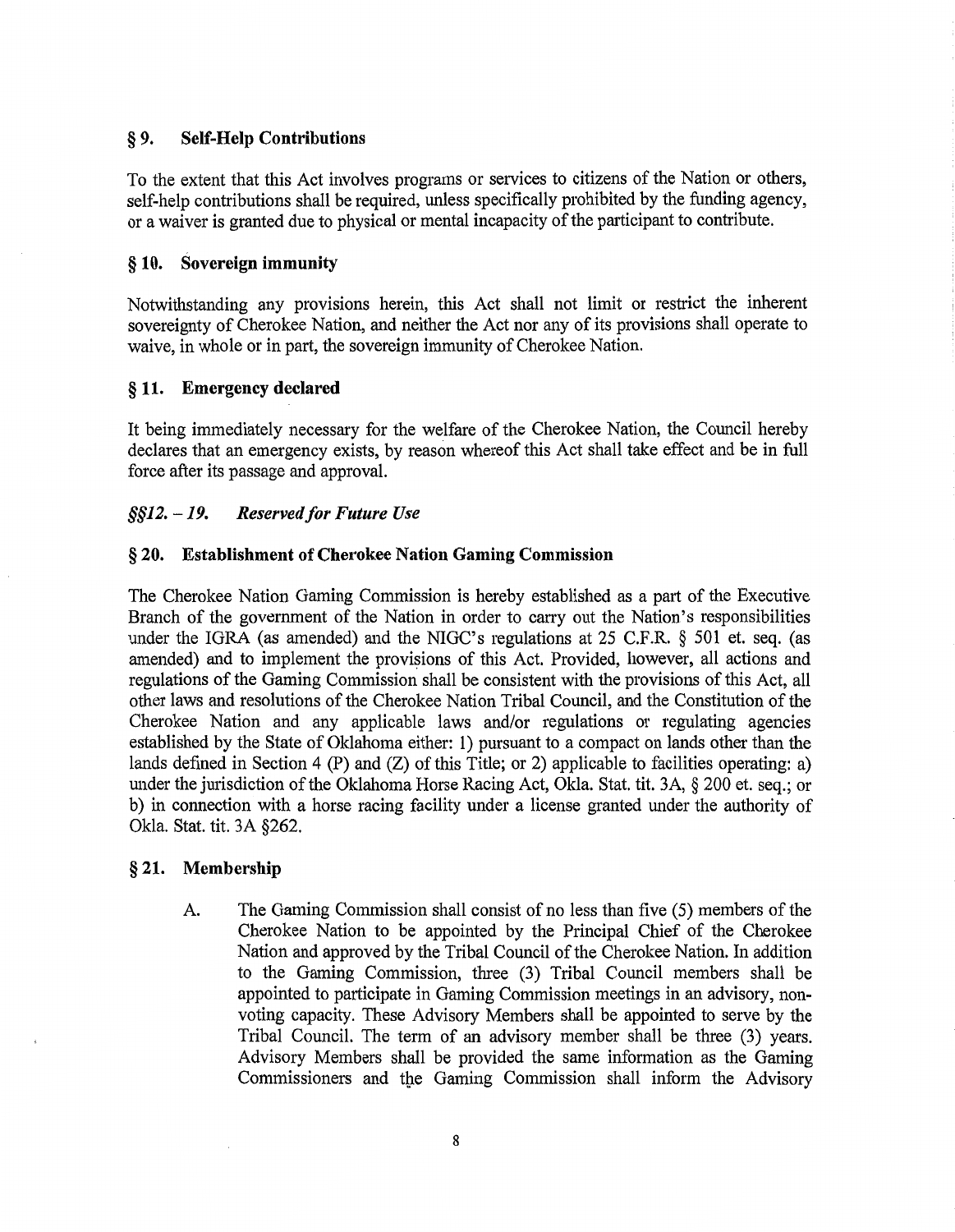Members of all meetings so Advisory Members shall be able to attend all meetings of the Gaming Commission.

- B. To be eligible to serve as a commissioner, a person must:
	- 1. Be at least 25 years of age;<br>2. Have a bachelor's degree
	- Have a bachelor's degree from a college or university or equivalent experience;
	- 3. Be of high moral character or integrity;<br>4. Be physically able to carry out the duties
	- Be physically able to carry out the duties of office; and,
	- 5. Be able to pass a background investigation equivalent to that of a Primary Management Official to obtain and maintain a gaming license.
- C. The Principal Chief shall, at the time of making the initial appointments and also at the time of making each appointment to fill a vacancy on the Commission as provided herein, designate one member to serve as Chairman, one member to serve as Vice Chairman and one member to serve as Secretary.
- D. The terms of office of the Gaming Commission shall be three (3) years. Provided, however, the amendments set forth in this Legislative Act shall not affect the terms of office of the persons who are members of the Gaming Commission as of the effective date of this Act.
- E. At the expiration of their term, a Gaming Commissioner shall continue to serve until they are reappointed or replaced pursuant to sub-section (G) of this section.
- F. Gaming Commission members shall serve their terms of office free from political influence from any department of the government of the Nation and may be removed only for cause, after a hearing by the Cherokee Nation District Court under such tules and procedures as prescribed by the Tribal Council. A petition for removal for cause may be brought by a vote of the majority of Tribal Council Members or the Principal Chief. Except as authorized under the Constitution of the Cherokee Nation, no member of the Gaming Commission shall, directly or indirectly, solicit, receive or in any manner be concerned in soliciting or receiving any assessment, subscription or contribution for any tribal political organization, candidacy or other tribal political purpose. No member of the Gaming Commission shall be a member of a committee of a partisan tribal political club, or a candidate for nomination or election to any paid tribal office, or take part in the management or affairs of any tribal political party or in any tribal political campaign, except to exercise his or her right as a private citizen privately to express his or her opinion and to cast his or her vote.
- G. In the event of the expiration of a Gaming Commissioner's term or a vacancy in the membership of the Gaming Commission, the Principal Chief shall, within one hundred-eighty (180) days of the occurrence of the vacancy, fill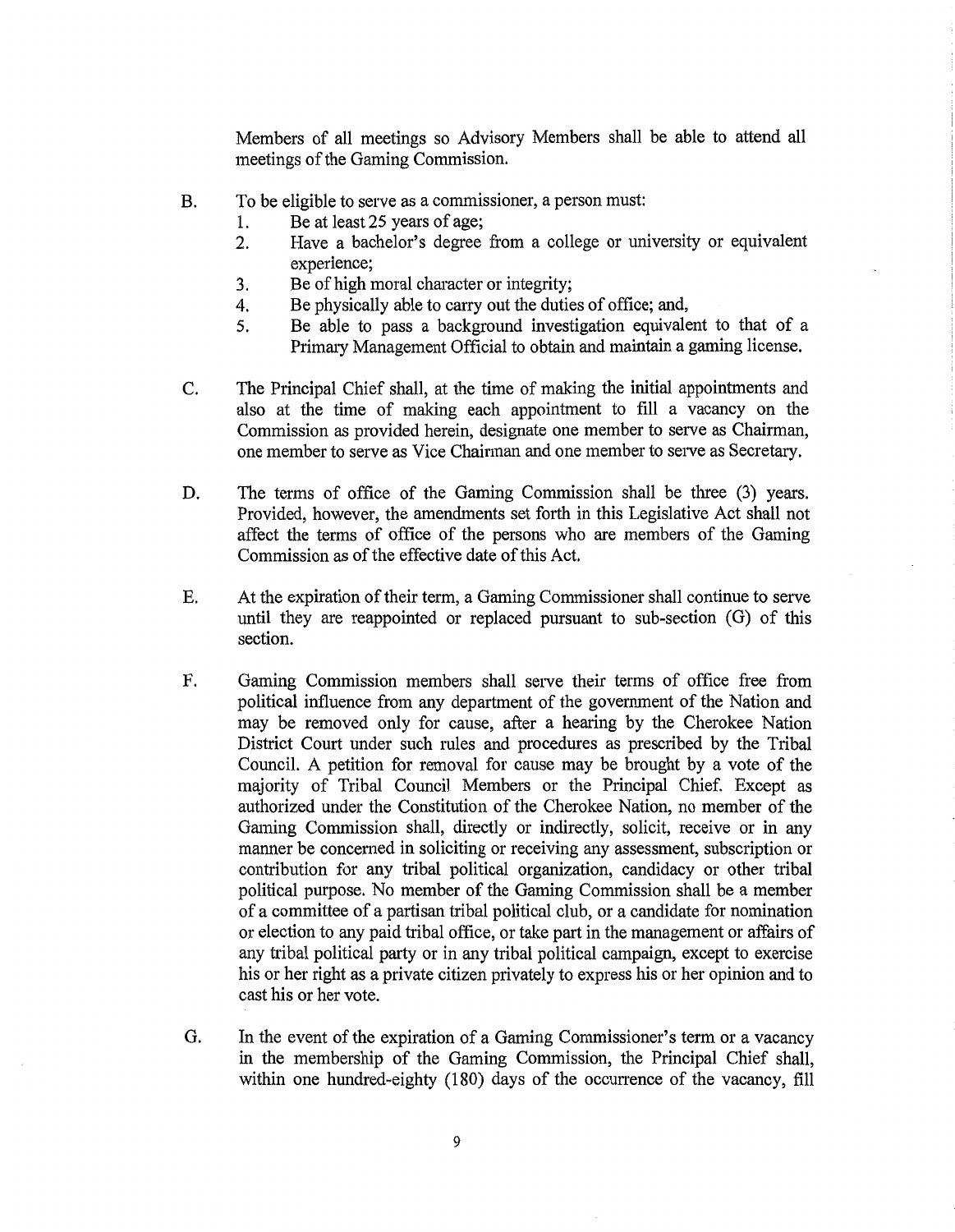.such vacancy for the unexpired term, subject to confirmation by a majority vote of the Tribal Council. In the case of filling a vacancy, such appointment shall only be for the unexpired term.

#### § **22. Powers and Duties of the Gaming Commission**

- A. The Gaming Commission shall have the power to regulate and generally oversee conduct of all gaming operations in order to ensure compliance with this Act and any regulations adopted and orders issued by the Gaming Commission. The Gaming Commissioners shall each execute a conflict of interest provision disclosing potential unethical situations.
- B. The Gaming Commission shall be charged with the sole responsibilities of administering and enforcing the gaming provisions of this Act and any Tribal-State Compact to which the Nation may be a party.
- C. It shall be the responsibility of the Commission to promulgate regulations necessary to administer the relevant provisions of this Act, provided that rules and regulations promulgated or created by the Cherokee Nation Gaming Commission shall not exceed or conflict with the regulations issued by the Nation Indian Gaming Commission, including but not limited to the Nation Indain Gaming Commission Minimum Internal Control Standards or the provisions of the Indian Gaming Regultory Act, as applicalbe, unless specifically outlined by law; nor shall the regulations promulgated exceed or conflict what is required under any Cherokee Nation-State of Oklahoma Gaming Compact.
- D. The powers and duties of the Gaming Commission shall include, but not be limited to, the following:
	- 1. Making available application forms for all licenses and/or permits.<br>2. Supervising the collection of all fees prescribed by this Act, Ga
	- Supervising the collection of all fees prescribed by this Act, Gaming Commission regulation, federal statutes or regulations, and any Tribal-State Compact to which the Nation may be a party.
	- 3. Processing all license applications and tax returns, which will be submitted under oath.
	- 4. Determining applicable fees.
	- 5. Auditing and/or reviewing financial records directly related to gaming activities only to ensure proper accountability.
	- 6. Reviewing all records, documents and anything else necessary and pertinent to the financial accountability of licensees or enforcement of any provision of this ordinance.
	- 7. Assessing sanctions, fines, or other penalties as needed against all vendors and/or facilities under the jurisdiction of and as deemed proper by the Gaming Commission for any violation of applicable laws, rules, and/or regulations applicable to gaming activities.
	- 8. Establishing procedures for conducting background investigations on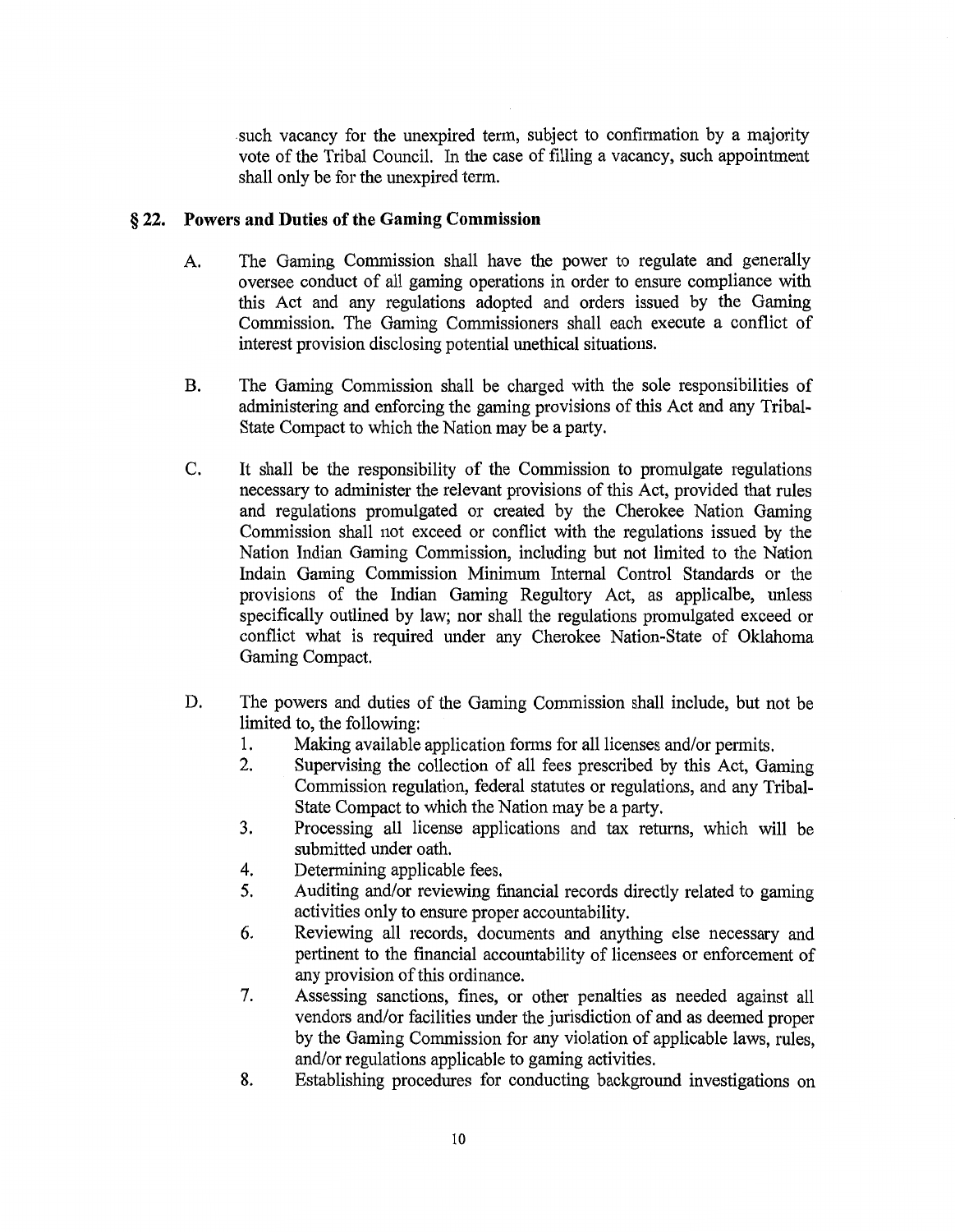and licensing of Key Employees, Primary Management Officials, other gaming facility employees, and vendors.

- 9. Establishing procedures for issuing licenses and permits to such employees, officials, and vendors.
- 10. Obtain and process fingerprints, or designate a law enforcement agency to obtain and process fingerprints.
- 11. Review and approve all investigative work conducted and report any possible or suspected criminal violation to the Cherokee Nation Marshal Service.
- 12. Make license and/or permit suitability determinations.
- 13. Report background investigation results to the National Indian Gaming Commission, as required.
- 14. Inspect, examine, and monitor all gaming facility activities on a continuing basis.
- 15. Have immediate, unfettered access to all areas of a gaming facility to review, inspect, examine, photocopy and/or audit all records of the gaming facility.
- 16. Conduct civil / regulatory investigations of any suspected or reported violations of this Act, Gaming Commission regulation, tribal and/or federal statutes or regulations, or any Tribal-State Compact provision pertaining to gaming activities.
- 17. Establish procedures for resolving disputes between the gaming public and a licensed gaming facility.
- 18. Hold hearings on patron complaints, in compliance with procedures established by the Gaming Commission and/or any Tribal-State Compact provision.
- 19. Comply with any and all reporting requirements under the IGRA, any Tribal-State Compact to which the Nation may be a party, and any other applicable law.
- 20. Promulgate, issue, and enforce regulations necessary to comply with the minimum internal control standards issued by the Gaming Commission or the National Indian Gaming Commission, as amended. Provided that, all regulations shall be drafted in accordance with Section 22(C) as set further herein.
- 21. Promulgate, issue, and enforce regulations on levying of fines and/or denial, suspension, restriction, or revocation of a gaming license or permit for violations of this Act, any Gaming Commission regulation, or any other applicable Tribal, Federal, or State law or regulation. Fines may not be assessed on employees.
- 22. Ensure compliance with National Indian Gaming Commission regulations requiring payment of annual fees to, and filing reports with, the National Indian Gaming Commission.
- 23. Ensure that all gaming facilities are in compliance with the federal Privacy Act procedures as required by NIGC regulations.
- 24. The Gaming Commission or any member thereof, in the performance of its duties as defined by law, shall have the power to, in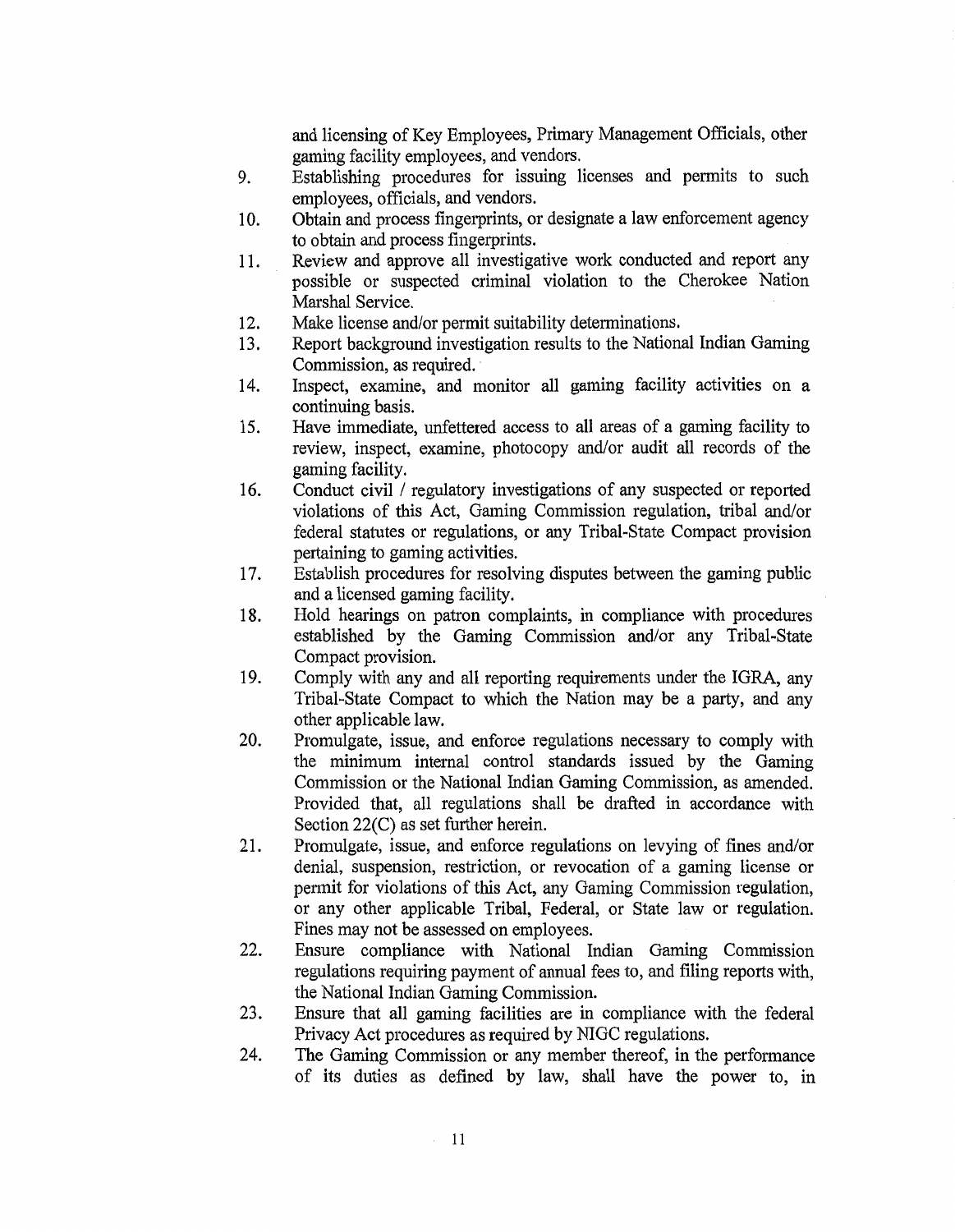administrative proceedings administer oaths and conduct administrative hearings for the purpose of the enforcement of this Act and/or any rules and regulations adopted by the Gaming Commission, assessment or collection of any fine, costs or other fees. The gaming facility shall provide the attendance of witnesses and the production of the books, records and papers of any person, firm, association or corporation under the jurisdiction of the Nation as necessary to show cause why action should not be taken by the Commission. Provided that the action should not be taken by the Commission. Cherokee Nation Marshal Service and Office of Attorney General have primary jurisdiction to enforce all criminal laws concerning gaming.

- E. Dispute Resolution
	- 1. The Gaming Commission shall promulgate regulations for resolving disputes between the gaming public and a gaming facility.
		- a. Separate regulations shall be provided for Class II and Class III gaming activities.
		- b. For Class III disputes, the Gaming Commission shall follow the parameters set forth in any Tribal-State Compact to which the Nation may be a party.
	- 2. In resolving such disputes, the Gaming Commission may receive written statements, affidavits, or other materials from the parties of said dispute or their witnesses and, in its discretion, may order one or more hearings to take oral statements or testimony.
	- 3. Any decision of the Gaming Commission in resolving such disputes shall be in writing and may be appealed by the parties to the Cherokee Nation District Court by filing an appeal, which shall contain a statement of the grounds for the appeal, within thirty (30) days of the date of receipt of the Gaming Commission's decision, in accordance with 4 CNCA § 67.
	- 4. All decisions of the Gaming Commission for which a timely appeal has not been filed shall be final.
	- 5. The dispute resolution procedures shall not apply to disputes governed by the regulations of the Oklahoma Horse Racing Commission.

#### § **23. Restrictions on Commissioners**

- A. To avoid potential conflicts of interest between the management and regulation of a gaming operation, the Nation hereby declares that:
	- 1. No person, while actively serving in any of the following capacities may serve on the Gaming Commission: Principal Chief or Deputy Principal Chief, member of the Tribal Council, Justice or Judge of the Nation's courts, Nation employee, employee of the Gaming Commission, any employee of a gaming facility owned and operated by the Nation or its authorized agent or any appointed member thereof, or any vendor actively conducting business with a gaming facility. However, nothing herein shall prevent a Tribal Council member from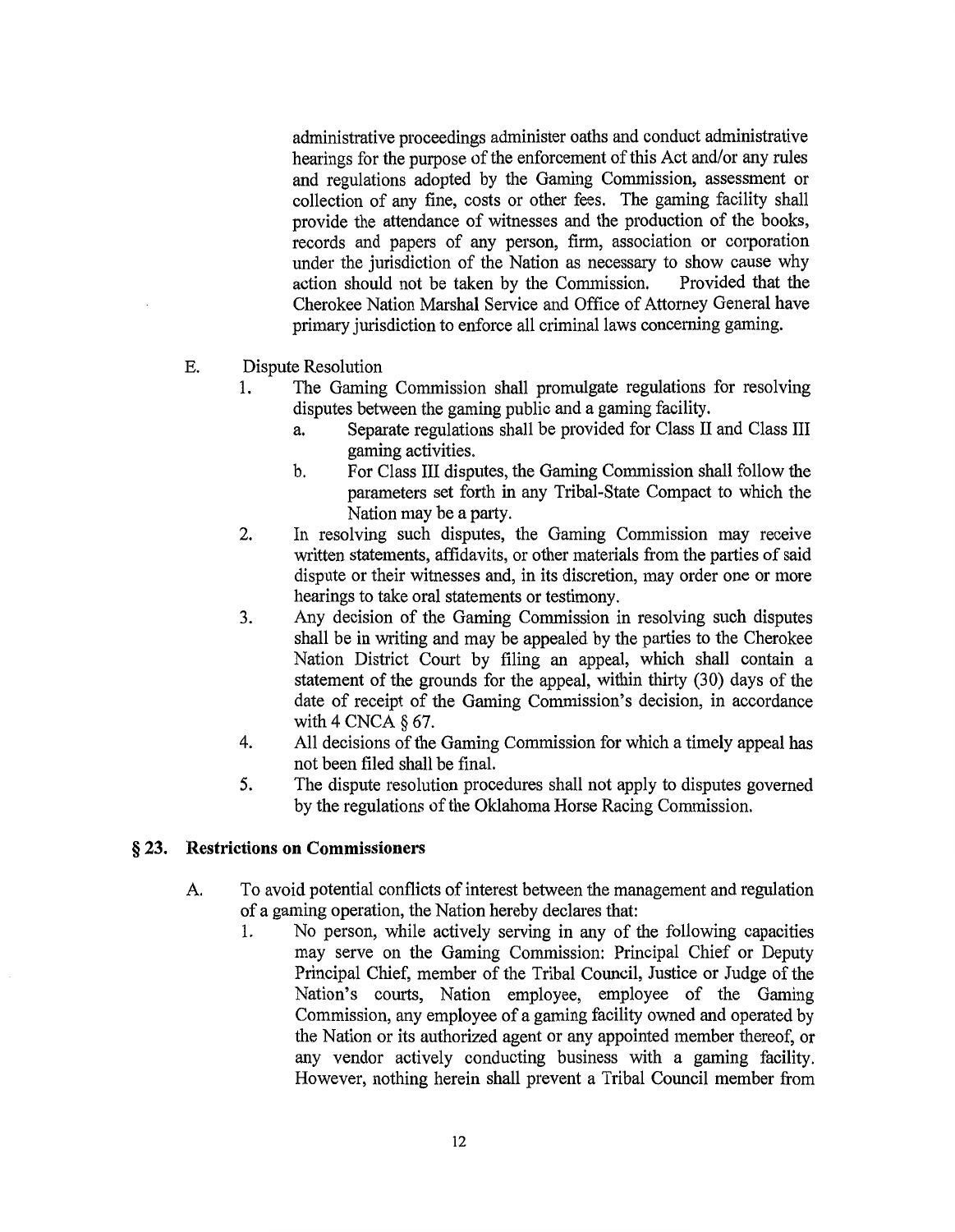serving as a non-voting Advisory Member to the Gaming Commission.

- 2. No person who is ineligible to be a Key Employee or Primary Management Official or any person convicted of a felony, embezzlement, theft or any other financially-related crime or honestyrelated crime, such as fraud, may serve on the Gaming Commission.
- 3. Gaming Commissioners are prohibited from:
	- a. Gambling in any gaming facility owned and operated by the Nation or its authorized agents;
	- b. Providing contractual services of any kind to any gaming facility;
	- c. Providing any management services to any gaming facility pursuant to a management contract;
	- d. Accepting complimentary items from a gaming facility;
	- e. Accepting gratuities or any other thing of value that could be considered a bribe from any licensee or applicant for a license or permit; and,
	- f. Engaging in outside employment or activities, including seeking or negotiating for future employment, that conflicts with their official duties and responsibilities.
- B. For purposes of this section, subparagraphs (A)(3)(d) and (A)(3)(e), complimentary items and/or gratuities, shall not include ceremonial gifts or other items of nominal value, or meals provided at the expense of a gaming facility, provided that such items do not each exceed one-hundred dollars (\$100.00) in value and are not offered as an inducement or for any action taken by the Gaming Commission.

#### § **24. No Financial Interest**

No Gaming Commissioner shall have any direct or indirect financial interest in any gaming facility or gaming vendor licensee. For purposes of this section, indirect financial interest shall not include ownership of any mutual funds or other non-self-directed investment fund which holds stock in a publicly traded company but shall include direct ownership of such stock.

#### § **25. Limitations-Recommendations**

The Gaming Commission shall exercise only that authority granted herein, but may make additional recommendations to the Principal Chief at any time it deems proper.

#### § **26. Budget and Compensation**

- A. Commission Funding and Budget
	- 1. Fees; General
		- a. The Gaming Commission shall be subject to the annual budgeting process as prescribed by the Principal Chief.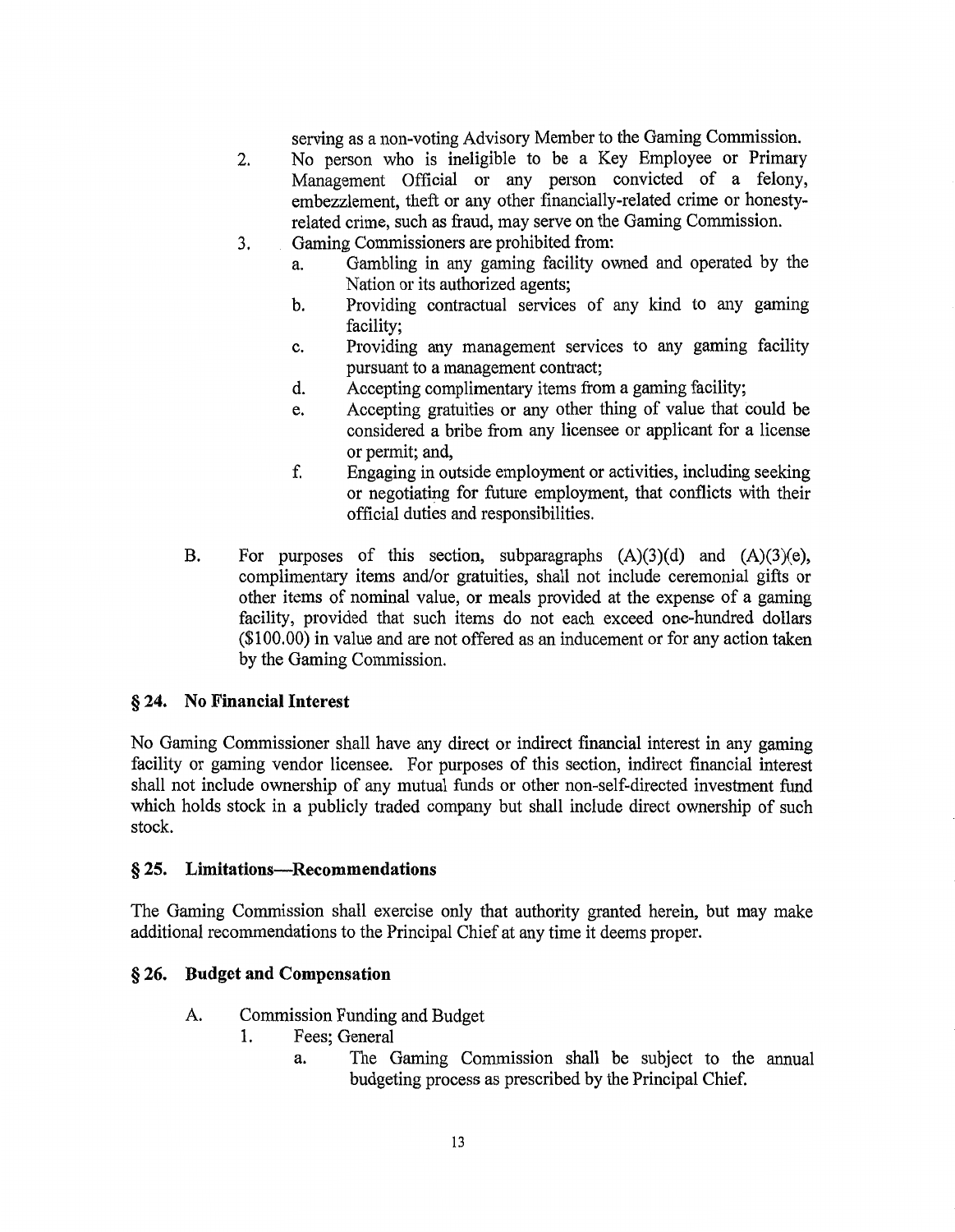- b. Each licensee under the jurisdiction of the Gaming Commission shall pay to the Nation fees as established and scheduled by the Gaming Commission.
- c. The Gaming Commission, by a vote of not less than a majority of its members, shall adopt the rate of the fees imposed on any gaming vendor, employee, facility, and any other licensing fee schedule on a bi~annual basis.
- d. The projected expenditures of the Gaming Commission shall be in an amount not to exceed the amount of funds projected to be derived from fee assessments made under this section.
- e. Any increases to the Gaming Commission budget shall follow the established tribal budgetary process.
- f. Any unexpended fees shall be considered gaming revenues and shall be used in accordance with Section 38 of this Act.
- 2. Operational Fees
	- a. The Treasurer shall adopt preliminary rates for gaming operations fees prior to the beginning of each fiscal year based upon the approved budget for the Commission and, if deemed necessary, shall modify those rates at any time during the fiscal year.
	- b. The Gaming Commission shall establish a schedule of fees to be paid to the Nation by each operation regulated under this Act. Fees shall be paid to the Nation on a monthly basis.
- 3. Penalties
	- a. Failure by any vendor or facility to pay the fees imposed under the schedules established by the Gaming Commission shall, subject to the regulations of the Gaming Commission, be grounds for denial or revocation of the approval of any permit or license issued the licensee.
	- b. The Gaming Commission may assess a fine on any vendor or facility for failure to pay any prescribed license fee.
		- i. Any assessed fines shall be collected by the Nation to be used in accordance with Section 38 of this Act and shall not be considered a part of the Gaming Commission budget.
- B. Gaming Commissioner Compensation
	- 1. The annual compensation, payable monthly, of the Gaming Commissioners shall be determined as a part of the annual budget appropriation.
	- 2. In no event shall compensation be based on a percentage of net profits from gaming operations of the Nation.
	- 3. Members are eligible to be reimbursed for actual expenses incurred for Gaming Commission business, including necessary travel expenses, in addition to their monthly compensation.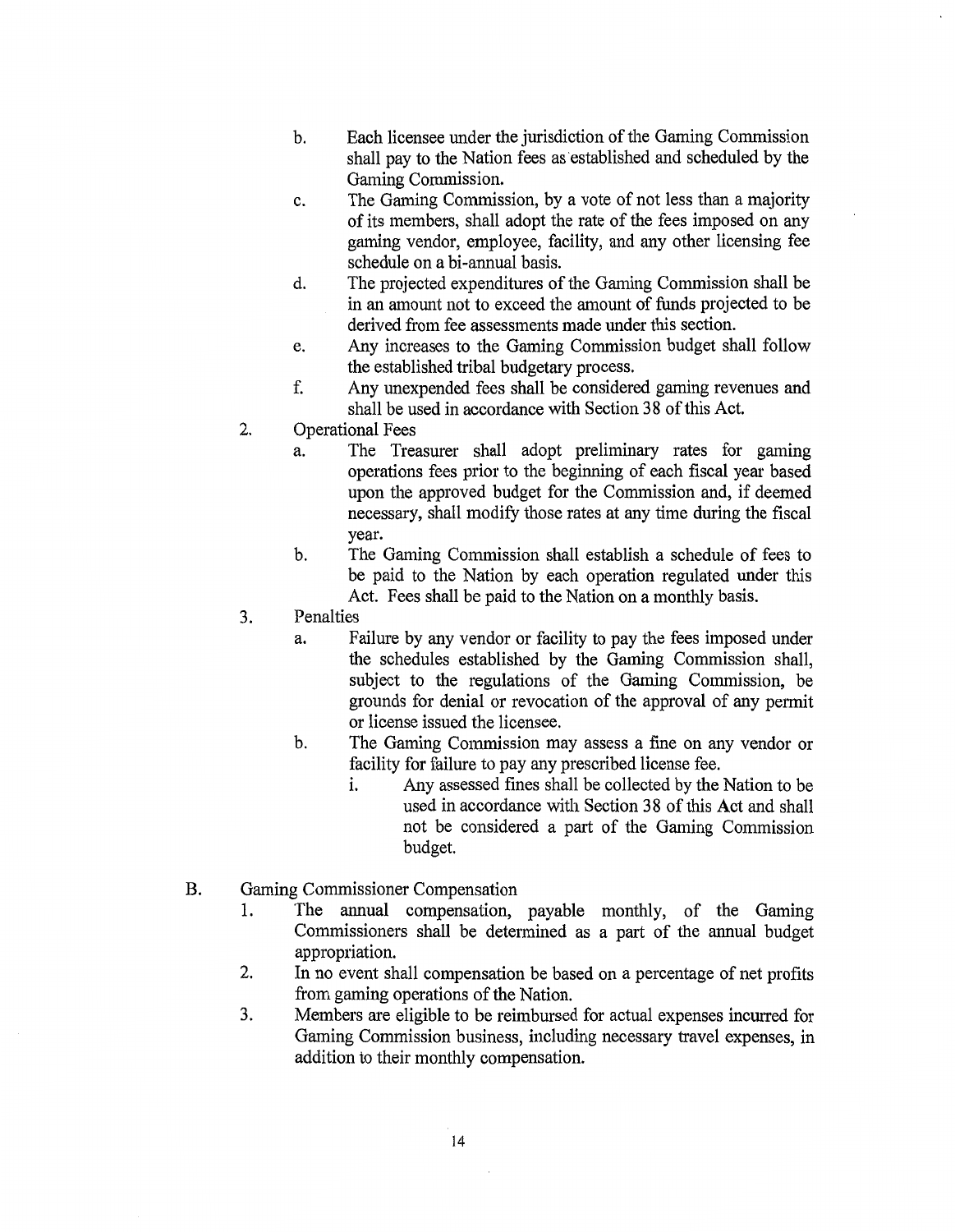#### § 27. **Authorization of Gaming**

A. Prohibition of Unauthorized Gaming

No person licensed by the Gaming Commission shall engage, conduct or condone any game in a facility under the jurisdiction of the Gaming Commission unless such game is approved by the Gaming Commission and regulations for rules governing such game have been duly promulgated and approved by the Gaming Commission.

B. Authorization of Gaming

The Gaming Commission may authorize the playing of any game not prohibited by the IGRA, any game not prohibited by a Tribal-State Compact, and/or not specifically prohibited by the laws of the State of Oklahoma. The Gaming Commission shall promulgate regulations for rules governing all authorized games, including regulations governing the equipment, whether electronic or manual (e.g. chips, cards, machines, computer systems, etc.) used in such game. Any provision in a Tribal-State Compact with the State of Oklahoma providing for testing, notice to, and comment from the State shall be complied with before any game is authorized by the Gaming Commission.

C. Approval of Gaming Equipment

The Gaming Commission shall have the discretion to review and approve all gaming systems and other equipment used in the gaming facility as to quality, design, integrity, fairness, honesty, and suitability.

- 1. The Gaming Commission may require a prototype or sample of any model of gaming system or other equipment used in the gaming facility to be placed in the custody of the Gaming Commission and retained as a control for comparison purposes.
- 2. The Gaming Commission may rely on an independent outside testing laboratory or other professional expertise it deems necessary or appropriate to ensure the integrity of gaming systems, equipment, supplies, etc.
- D. Rules and Regulations of Games
	- 1. It shall be the responsibility of the Gaming Commission to promulgate regulations establishing the particular rules of all classes of gaming for each authorized game in order that said gaming will be conducted with fairness and uniformity.
	- 2. The rules of each authorized game offered at facilities licensed by the Gaming Commission shall be posted, and shall be clearly legible, in a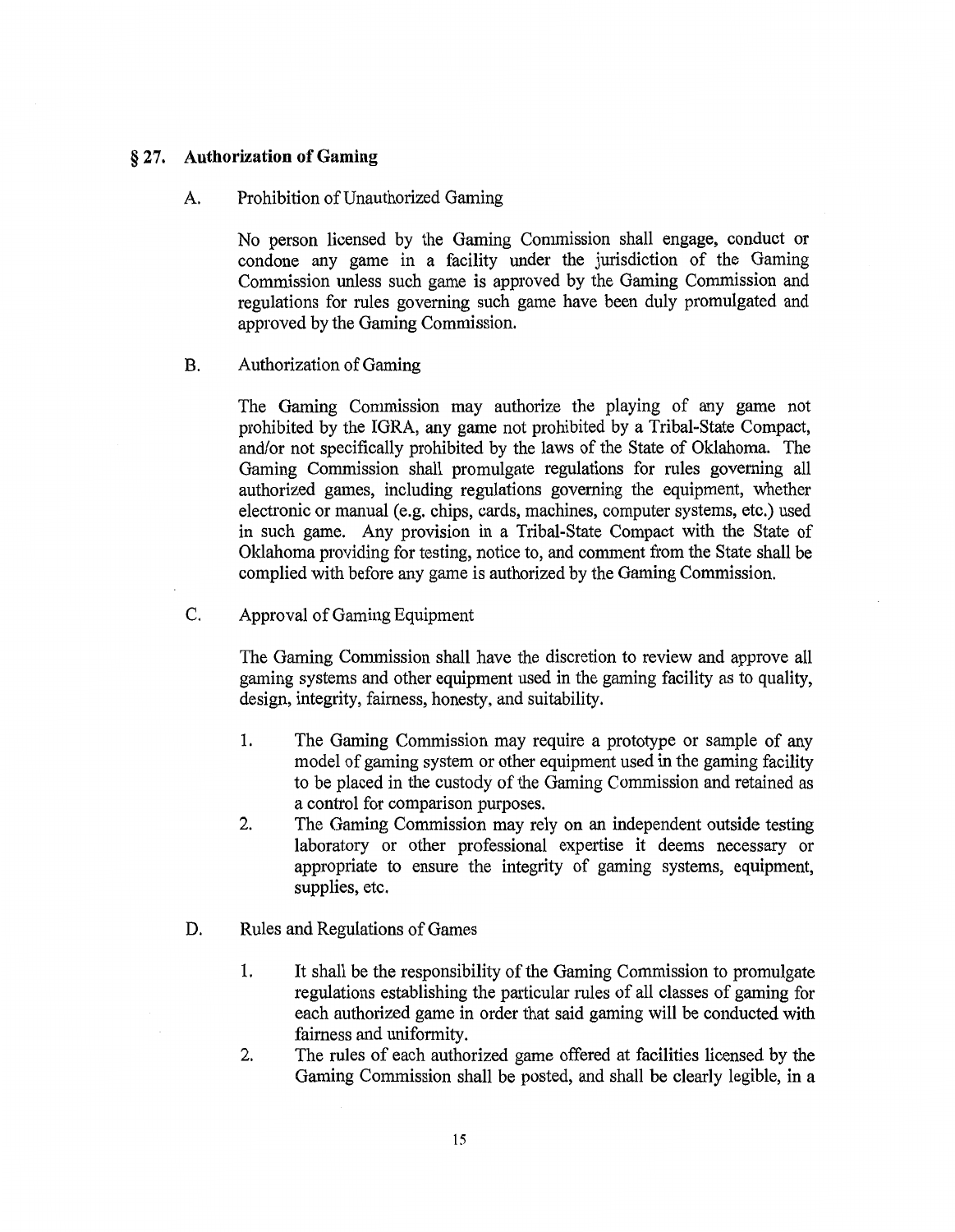conspicuous location and/or made available to patrons in pamphlet form. Such rules, and any modifications or amendments thereto, must be approved by the Gaming Commission prior to publication and implementation.

E. Gaming Related Activity of the Nation

The Gaming Commission shall have full jurisdiction for regulatory compliance and enforcement of any other gaming related activity that the Nation may elect to conduct. The Gaming Commission shall promulgate such regulations as it deems necessary to ensure the integrity of such activity and to ensure compliance with all applicable laws and regulations but the scope of such regulations shall be in accordance with Section 22(C) of this Act. Gaming Commission approval with regard to compliance with applicable gaming laws and regulations shall be required for any contracts related to any such gaming related activities. For the purposes of this section, such gaming related activities shall include, but are not limited to the following:

- 1. Manufacture, development, assembly, sales, or distribution of any gaming machines, devices, equipment, software, or components thereof;
- 2. Joint ventures with other Tribes, entities, persons, etc. related to gaming activity;
- 3. Pre-licensure of any entity or individual providing loans, grants or similar financial arrangements related to gaming activity in excess of \$50,000 in any twelve-month period, subject to the exceptions set forth in the Compact between the Cherokee Nation and State of Oklahoma.

## § **28. Prohibited Acts**

- A. In addition to other civil and criminal acts that may be regulated or prohibited by this Act, any Tribal-State Compact to which the Nation may be a party, other Tribal law or applicable federal law, the following shall constitute prohibited activities and unauthorized gaming under this Act and shall subject any perpetrator to Gaming Commission action including, but not limited to, the imposition of civil penalties, referral to appropriate law enforcement authorities for criminal proceedings, and license suspension or revocation. It is prohibited for any person:
	- 1. To alter or misrepresent the outcome of a game or other event on which wagers have been made after the outcome is determined but before it is revealed to the players;
	- 2. To place, increase or decrease a bet or to determine the course of play after acquiring knowledge, not available to all players, of the outcome of the game or knowledge of any event that affects the outcome of the game or knowledge that is the subject of the bet or wager;
	- 3. To aid anyone in acquiring such knowledge as set forth in paragraph (2) above for the purpose of increasing or decreasing a bet or wager, or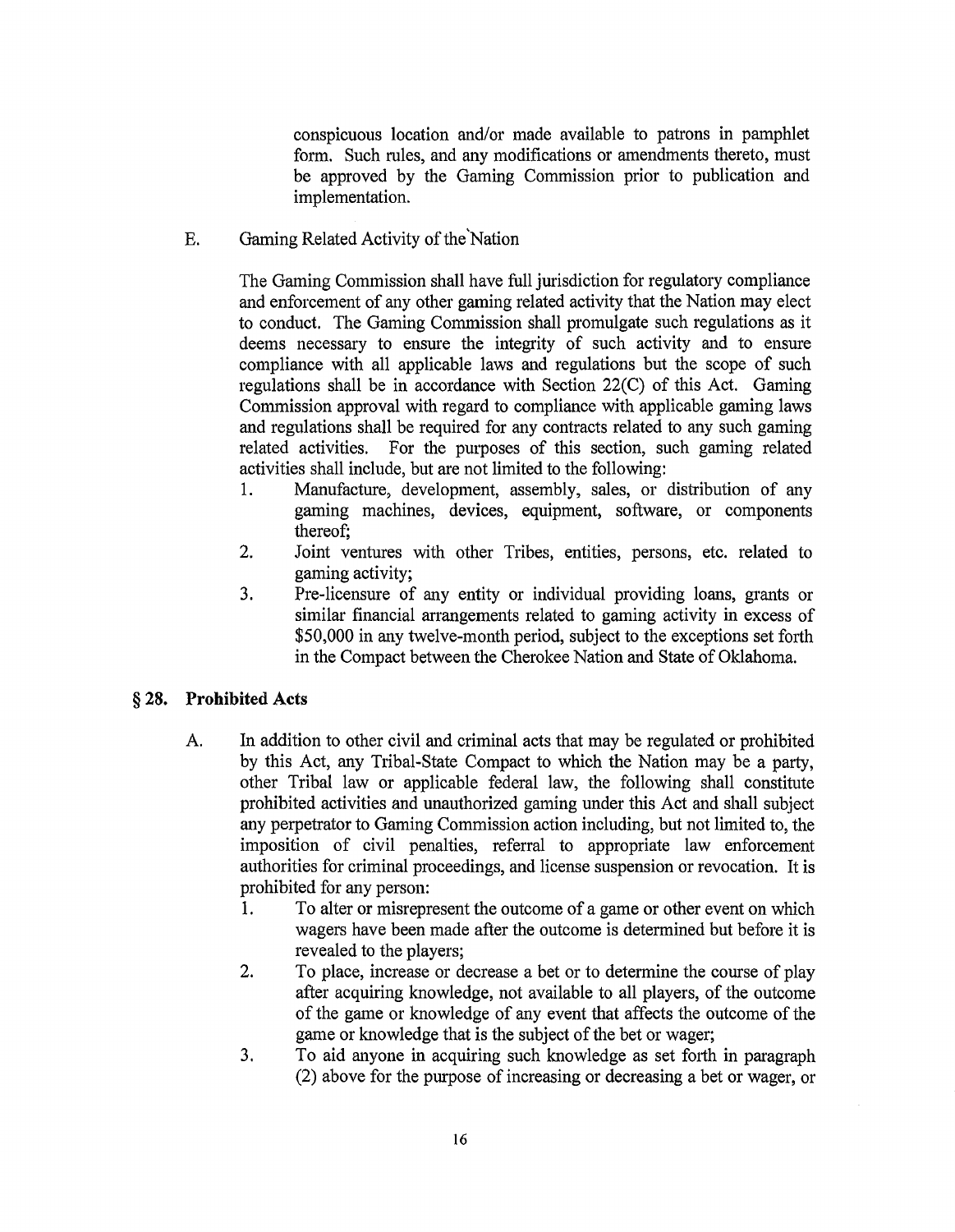for the purpose of determining the course of play contingent upon that event or outcome;

- 4. To claim, collect, or take or attempt to claim, collect or take, money or anything of value in or from a gambling game with intent to defraud, without having made a wager contingent thereon, or to claim, collect or take an amount greater than the amount won;
- 5. To knowingly entice or induce another to go to any place where a gambling game is being conducted or operated in violation of the provisions of this Act, with the intent that the other person play or participate in that gambling game;
- 6. To place or increase a bet or wager after acquiring knowledge of the outcome of the game or event which is the subject of the bet or wager, including past-posting and pressing bets;
- 7. To reduce the amount wagered or cancel the bet after acquiring knowledge of the outcome of the game or other event which is the subject of the bet or wager, including pinching bets;
- 8. To manipulate with intent to cheat, any component of a gaming device in a manner contrary to the designed and normal operational purpose of the components, with knowledge or hope that the manipulation affects the outcome of the game or prize or with knowledge of any event that affects the outcome of the game or prize;
- 9. To solicit funds or anything of value from any patron or employee for personal gain, such as panhandling, vagrancy, or prostitution.
- 10. To unlawfully take or attempt to take any chips, currency, machine redemption tickets, or anything of value from any patron or employee on the gaming facility premises;
- 11. To refuse to leave the gaming facility when appropriately advised to do so by a member of management, security, and/or the Gaming Commission;
- 12. To damage or attempt to damage, either intentionally or negligently, any property, gaming device or equipment, or any article belonging to the Tribe, patron, or employee;
- 13. Under the age of eighteen (18) to make any wager either directly or indirectly in any gaming facility;
- 14. To either intentionally or knowingly cause injury or harm to any patron, or employee or threaten to do so;
- 15. To possess any chips, cards, devices, paraphernalia, etc., that could reasonably be concluded as useful in cheating, defrauding, manipulating, or altering any game, gaming device, equipment, machine, computer, or supplies;
- 16. For any employee to aid, conspire, collude or assist in any way any other employee or patron to win or have an unfair advantage to win or otherwise acquire anything of value unfairly;
- 17. For any employee to knowingly provide false information or to misrepresent information contained in a gaming license application and/or during the course of a background investigation;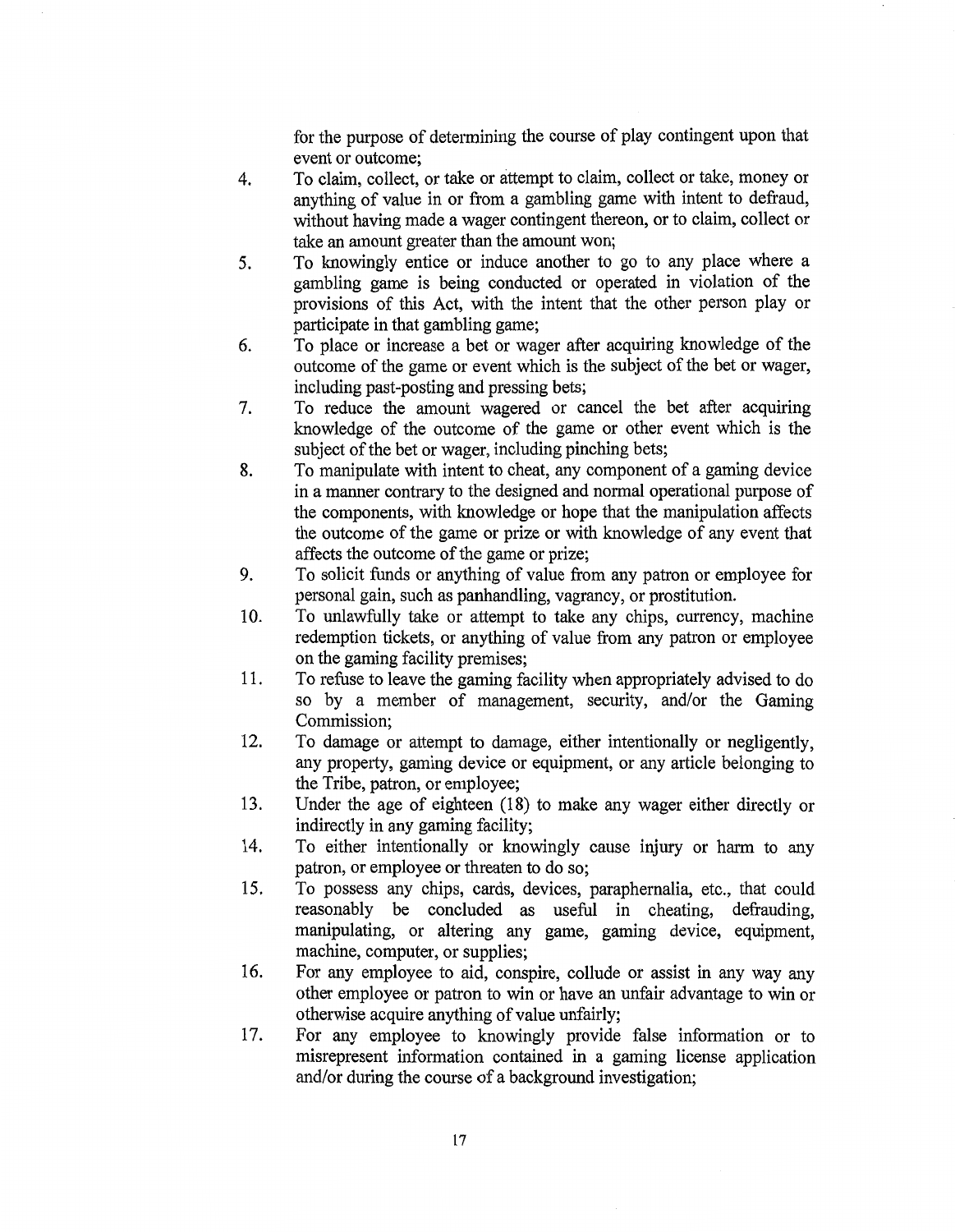- 18. For any employee to knowingly make a false or misleading statement to the independent auditors or internal auditors, nor shall any employee conceal or intentionally fail to reveal any information necessary to make the statements to such auditors not false or misleading;
- 19. For any employee to knowingly make a false or misleading statement in connection with any contract for services or property or in response to any official inquiry by the Gaming Commission or its agents;
- 20. For any employee to knowingly make a false or misleading statement to any investigator or other representative of the Gaming Commission in the course of an investigation of a complaint or violation of this Act, the Gaming Commission rules and regulations, or of any provision of a Tribal-State compact to which the Nation may be a party;
- 21. For any employee to knowingly alter and/or destroy gaming records (e.g. Surveillance footage, gaming paperwork, accounting/financial reports) without proper authorization and/or that is outside of prescribed policies and procedures for such records;
- 22. For any person to offer or attempt to offer anything of value to a licensee in an attempt to induce the licensee to act or refrain from acting in a manner contrary to the official duties of the licensee contained in this Act, the Gaming Commission rules and regulations, any Tribal-State compact to which the Nation may be a party, or any applicable law;
- 23. For any licensee to accept anything of value with the expectation that receipt of such thing of value is intended, or that may be perceived as intended, to induce the licensee to act or refrain from acting in a manner contrary to the official duties of the licensee contained in this Act, the Gaming Commission rules and regulations, any Tribal-State Compact to which the Nation may be a party, or any applicable federal law;
- 24. For any person to take any action which interferes with or prevents the Gaming Commission or its agents from fulfilling its duties and responsibilities under this Act;
- 25. Any person possessing knowledge and/or any evidence that any gaming system or other equipment used in the gaming facility has been tampered with or altered in any way that would affect the integrity, fairness, honesty, or suitability of the system or equipment shall be immediately reported to the Gaming Commission;
- 26. Any action the Gaming Commission may take on the an individual for engaging in any of the foregoing does not preclude the Cherokee Nation Marshal Service and/or the Office of the Attorney General from taking any action they may deem necessary.

#### B. Unauthorized Gaming

Any person who commits any act of unauthorized gaming on any premises licensed by the Gaming Commission and/or owned and operated by the Tribe

 $\hat{\mathbf{r}}$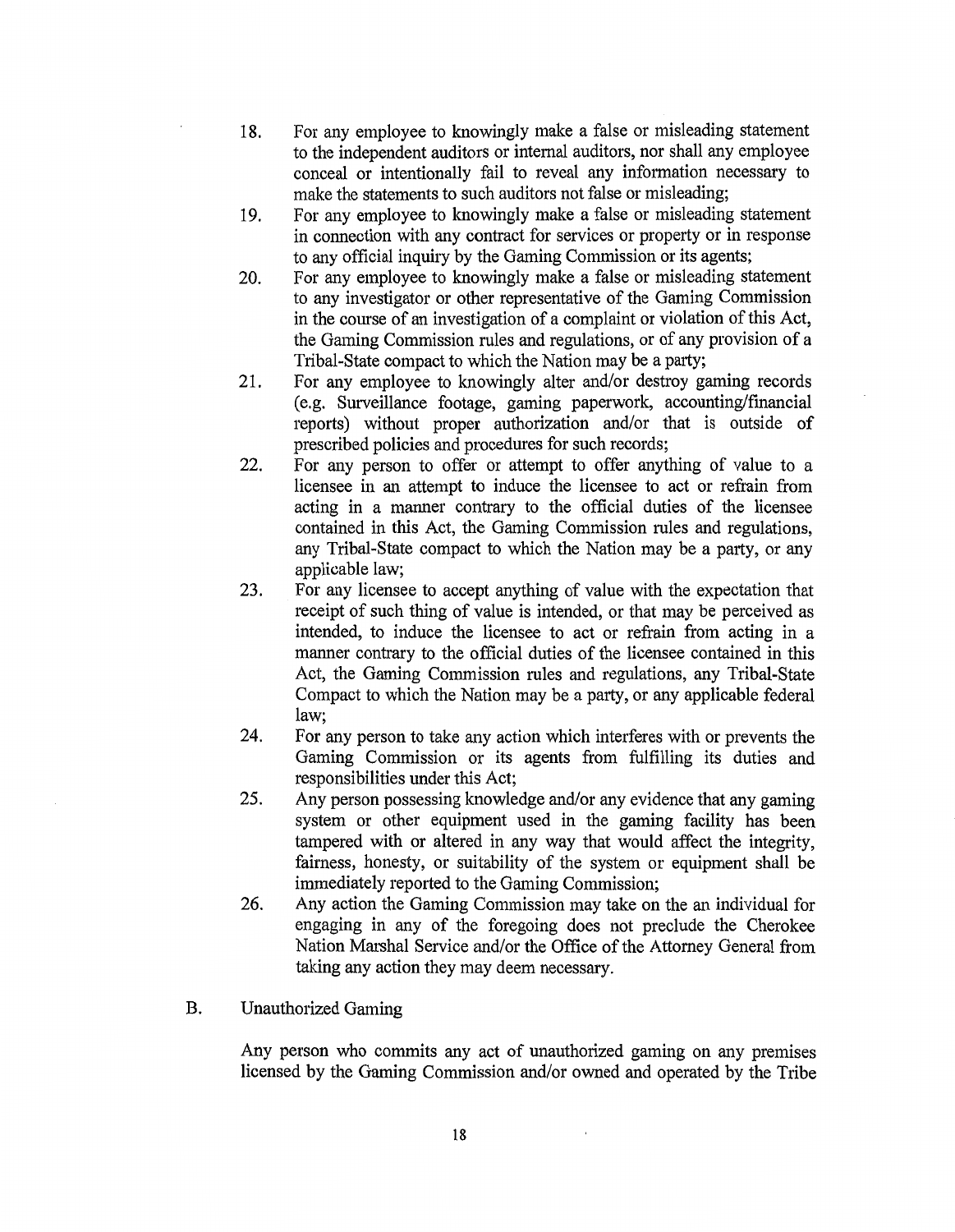shall be in violation of this Act and the Gaming Commission shall seek prosecution in the appropriate court of competent jurisdiction. Prosecution for such violations in other than a Federal Court is not meant to be exclusive; a finding of guilt or innocence shall not deprive the Federal government from jurisdiction.

C. Prohibition Against Electronic Aids

Except as specifically permitted by the Gaming Commission, it is a crime for any person to possess with the intent to use, or actually use, at any table game, either alone or in concert with others, any calculator, computer, or other electronic, electrical, or electromechanical device to assist in projecting an outcome at any table game, to keep track of or analyze the cards having been dealt, to change the probabilities of any table game or the playing strategies to be utilized. Violations are subject to Gaming Commission action and/or prosecution by the Nation and/or federal government under applicable laws.

- D. Violations & Sanctions
	- 1. Any patron, employee, vendor, or vendor agent who violates any part of this Act or any applicable law or regulation either referenced or contained herein, shall be deemed to have committed a crime. All matters and occurrences which indicate that a criminal act under the Tribal Code, any Tribal-State Compact to which the Nation may be a party, and/or federal law may have occurred in or around any gaming facility shall be immediately reported to the appropriate law enforcement agency and the Gaming Commission.
	- 2. Violations which are not covered under a criminal code shall be deemed a civil violation. The Gaming Commission is authorized to establish a civil violations list of penalties and fines which shall be imposed by the Gaming Commission for all such civil violations of a vendor or facility with the violator afforded the rights to a hearing as provided in Chapter Six of this Act.
	- 3. If the Gaming Commission should have reasonable cause to believe any such violation was committed, it may impose licensing sanctions, vendor or facility fines, seek prosecution and/or exclusion.

#### *§ 29. Reserved/or Future Use*

#### § 30. License Required for Gaming Facilities

A. Any agent of the Cherokee Nation conducting gaming operations for the benefit of the Cherokee Nation on property of the Cherokee Nation, including lands under the jurisdiction of the Cherokee Nation other than the lands defined in Section 4 (P) of this Title, shall be required to have and display prominently an appropriate, valid and current license issued pursuant to provisions of this Act.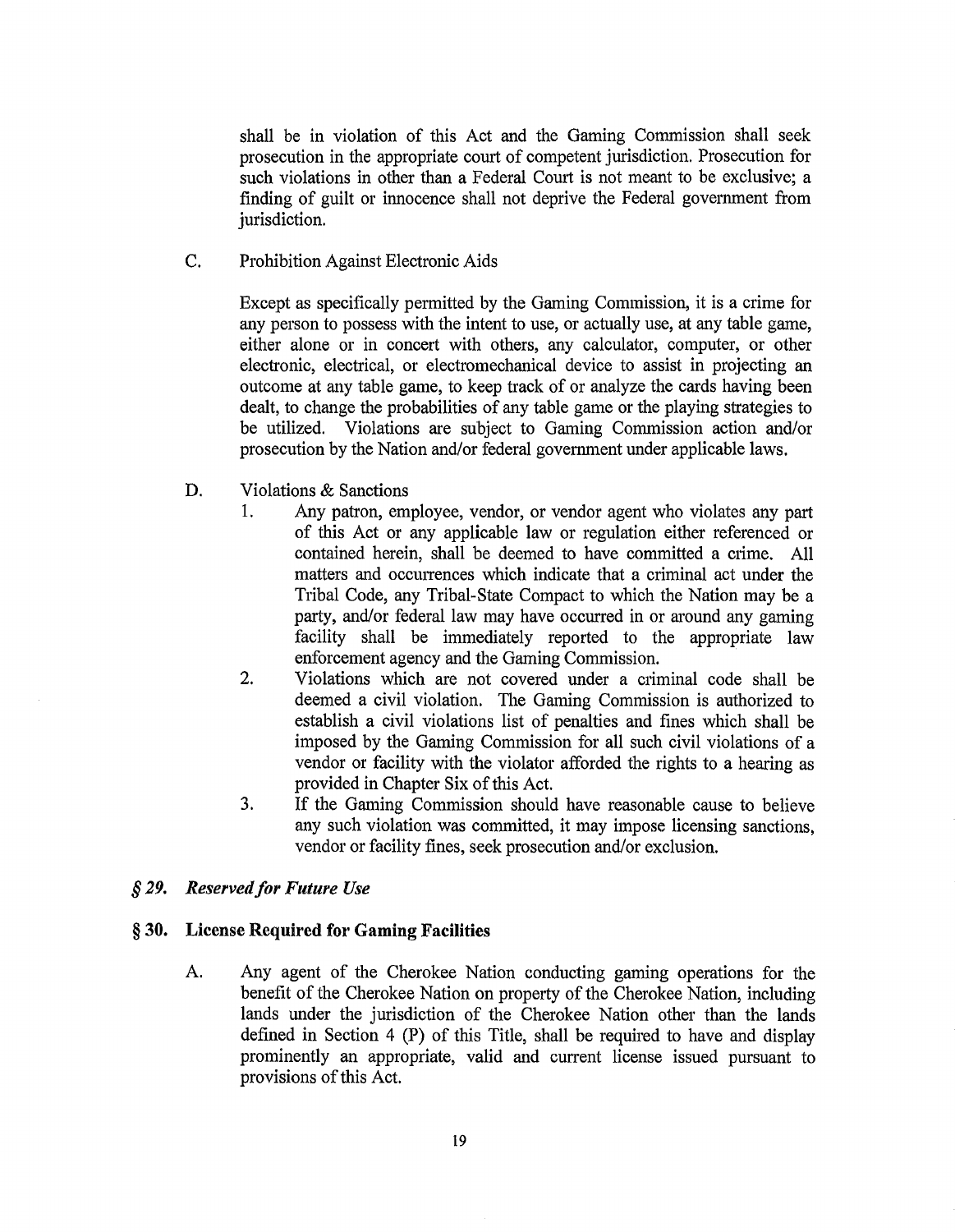- B. The Gaming Commission shall issue a separate license to each place, facility, or location where Class II and/or Class III gaming is conducted under the jurisdiction of the Cherokee Nation pursuant to this Title. Said license shall be renewed annually as set out herein.
- C. The Gaming Commission shall specify the form, conditions and content for the application for such licenses, which shall be submitted by the chief management official of the facility, and the initial application shall include a legal description of the lands whereon the facility is located, and a certification that said premises are lands under the jurisdiction of the Cherokee Nation as defined by this Title and shall identify the environmental, health, and public safety standards with which the place, facility, or location must comply, and a certification that the facility is in compliance therewith. Each subsequent application for the renewal of such facility license shall identify any changes or additions to said legal description and applicable environmental, health and safety standards, and include current certifications of compliance therewith. The Gaming Commission shall only issue such licenses if the applications therefore include the required information, certifications, and such further conditions as the Gaming Commission shall have specified.
- D. Conducting gaming operations without the lawful written approval and licensure of the Gaming Commission is a crime, and is punishable under 21 CNCA § 10. The Cherokee Nation Marshal Service and Office of the Attorney General have primary authority to enforce tribal criminal laws concerning gaming.

#### § 31. Classes **and** Fees

There shall be four (4) different classes of gaming, each characterized by its separate requirements and fees. These classes are created in compliance with the Indian Gaming Regulatory Act, Public Law 100-497, October 17, 1988, 25 U.S.C. 2501 et. seq., and the rules and regulations adopted pursuant to said Act.

#### § 32. **Charitable** Gaming

Charitable gaming operations are not required to be licensed by the Gaming Commission provided that:

- 1. All proceeds are for the benefit of a charitable organization.
- 2. The Gaming Commission determines the charitable organization to be exempt from this Act.
- 3. The charitable gaming operation is operated wholly by the charitable organization's employees and/or volunteers.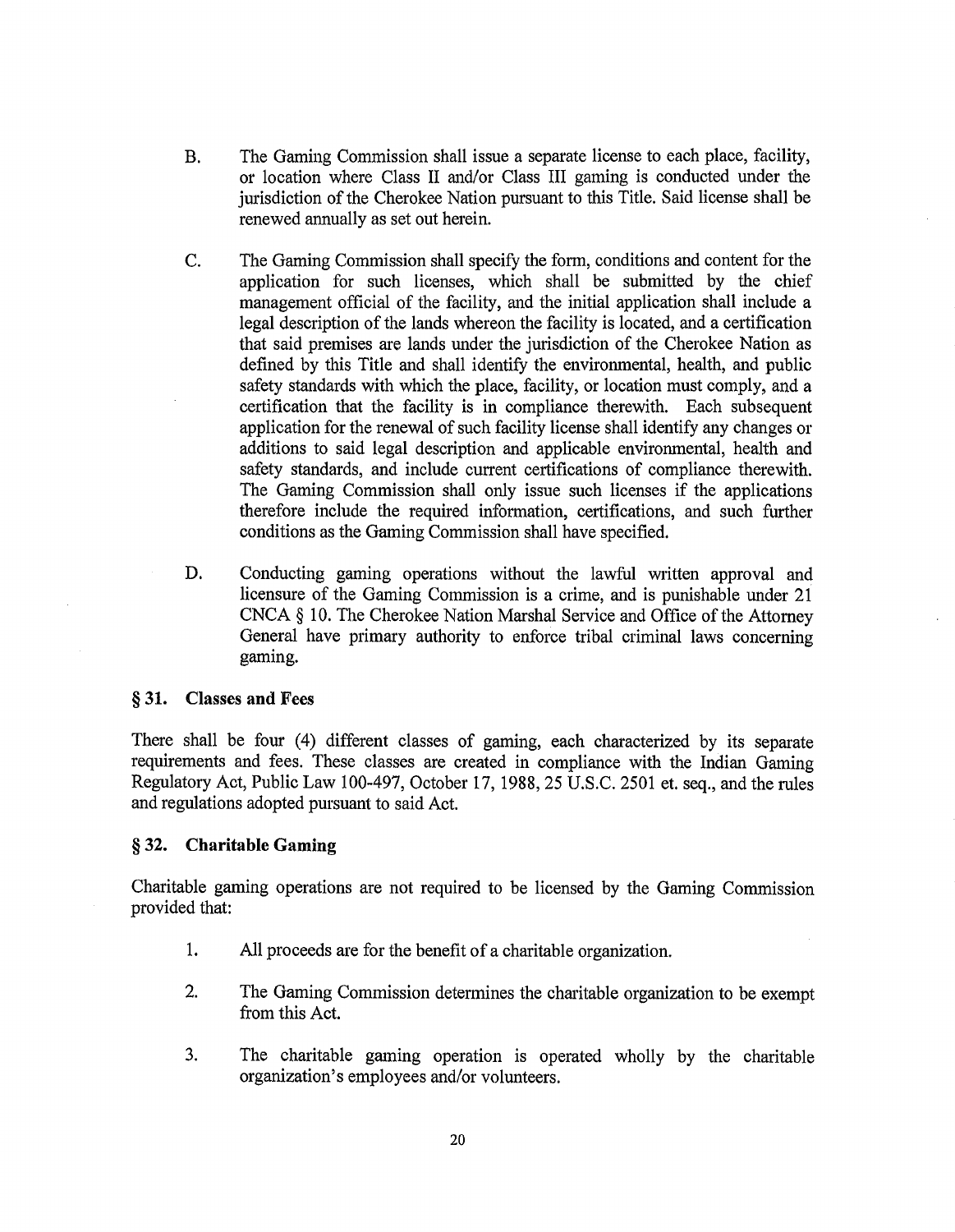4. The Gaming Commission, at its sole discretion, may require the charitable organization to adopt procedures that protect the integrity of the gaming offered and that safeguard the assets used in connection with the gaming operation.

## § 33. Class I Gaming License

No license requirement.

## § 34. Class II Gaming License

Only a tribal enterprise wholly owned by the Cherokee Nation or its designated and approved agent or employee may apply for and receive a Class II Gaming license. Gaming operations must be conducted in facilities of the Cherokee Nation. A separate license must be issued by the Gaming Commission for each place, facility or location in which Class II gaming is conducted.

## § 35. Class III Gaming License

Only a tribal enterprise wholly owned by the Cherokee Nation or its designated and approved agent or employee may apply for and receive a Class III Gaming license. Gaming operations must be conducted in facilities of the Cherokee Nation. A separate license must be issued by the Gaming Commission for each place, facility or location on which Class III gaming is conducted.

## § 36. Facility License

The Gaming Commission may issue a facility license, pursuant to regulations adopted by the Gaming Commission, to a gaming facility if the gaming facility:

- A. Is adequate in all respects to accommodate the gaming intended to be carried on within the structure.
- B. Is equipped with security and surveillance equipment meeting or exceeding provisions set forth in regulations established by the Gaming Commission.
- C. Meets environmental, public health and safety standards of the Nation pursuant to §5 of this Code.
- D. Meets all requirements of applicable Tribal, Federal, and/or State law.
- E. Has paid all applicable license fees and other costs.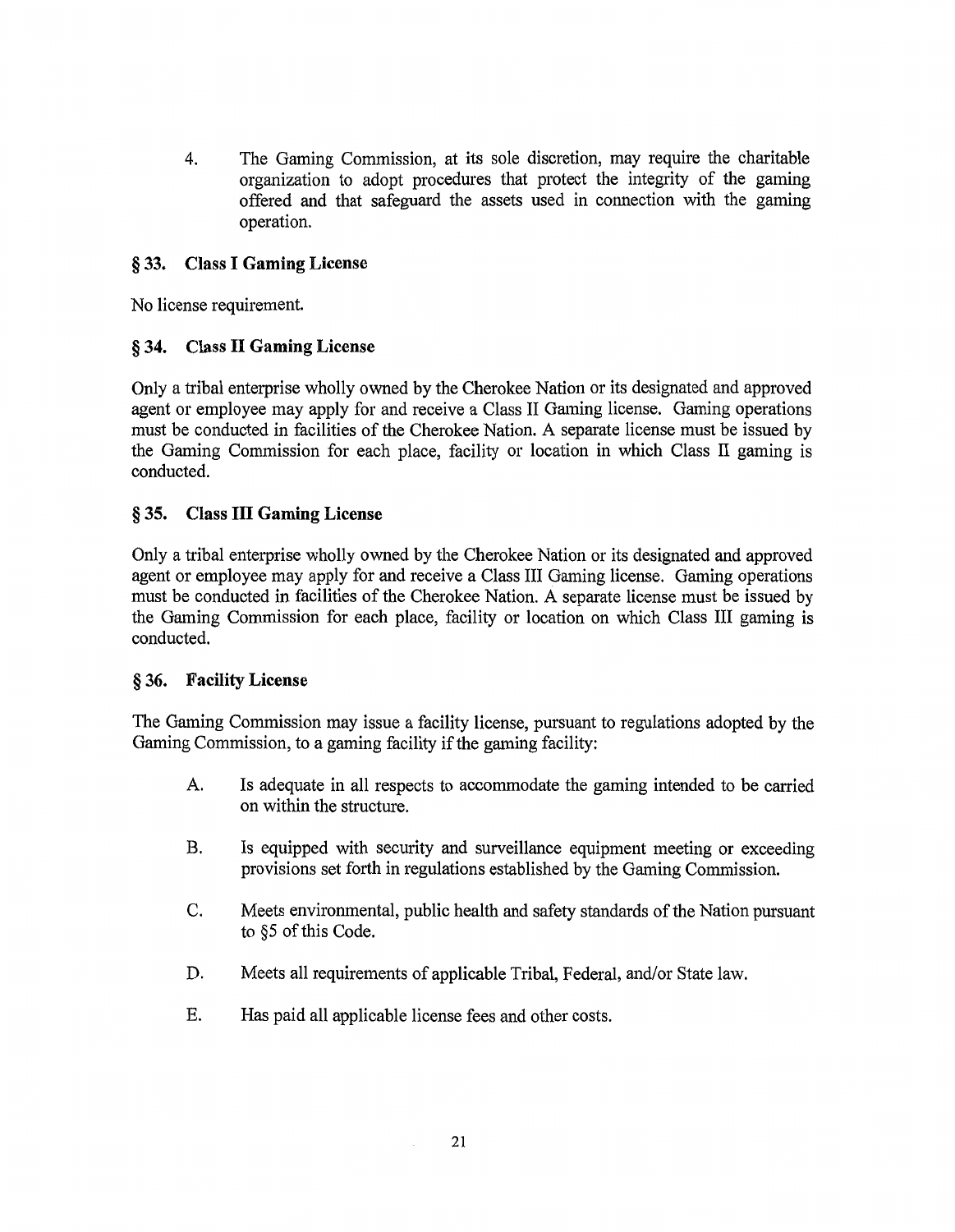## § 37. **Vendor Licensing**

- A. All gaming and non-gaming vendors as defined in Section 4 are required to apply for and obtain a vendor license from the Gaming Commission prior to conducting business with any gaming facility, unless exempted under subsection B of this section.
- B. The requirement in sub-section A above does not apply to the following vendor categories:
	- 1. Tribal, local, State, or Federal governments and associated agencies;<br>2. Cherokee Nation owned and/or chartered companies;
	-
	- 2. Cherokee Nation owned and/or chartered companies;<br>3. Attorneys and Certified Public Accountants and the 3. Attorneys and Certified Public Accountants and their firms, to the extent that they provide services covered by their respective professional licenses;
	- 4. Sponsorships or charitable organizations;
	- 5. Public utilities;
	- 6. Entertainment;<br>7. Insurance comm
	- Insurance companies;
	- 8. Travel companies;<br>9. Fleet service provi-
	- Fleet service providers;
	- 10. Any person that qualifies for an exemption under the terms of any Tribal-State compact to which the Nation may be a party; or
	- 11. Any person otherwise specifically excluded by the Gaming Commission based on circumstances unique to that vendor or vendor category as determined by the Gaming Commission.
- C. The Gaming Commission shall:
	- 1. Promulgate regulations for the vendor licensing application, background investigation, and licensing process, which shall be in conformity with the terms of any Tribal-State Compact to which the Nation may be a party;
	- 2. Promulgate regulations that provide two tiers of licensure. The first tier shall cover non-gaming vendors, and the second tier shall cover gaming vendors;
	- 3. Promulgate regulations that provide for due process for all license actions taken against a vendor and/or for any sanctions or fines levied against a vendor for violations of the Cherokee Nation gaming ordinance, Gaming Commission rules and regulations, the IGRA, NIGC rules and regulations, or any provision of any Tribal-State Compact to which the Nation may be a party;
	- 4. Promulgate fee schedules applicable to gaming and non-gaming vendor licenses, provided the non-gaming vendors shall be assessed a fee not to exceed the cost of the required background check;
	- 5. Require vendor agreements and/or contracts over twenty-five thousand dollars (\$25,000.00) to be included in the annual external audit.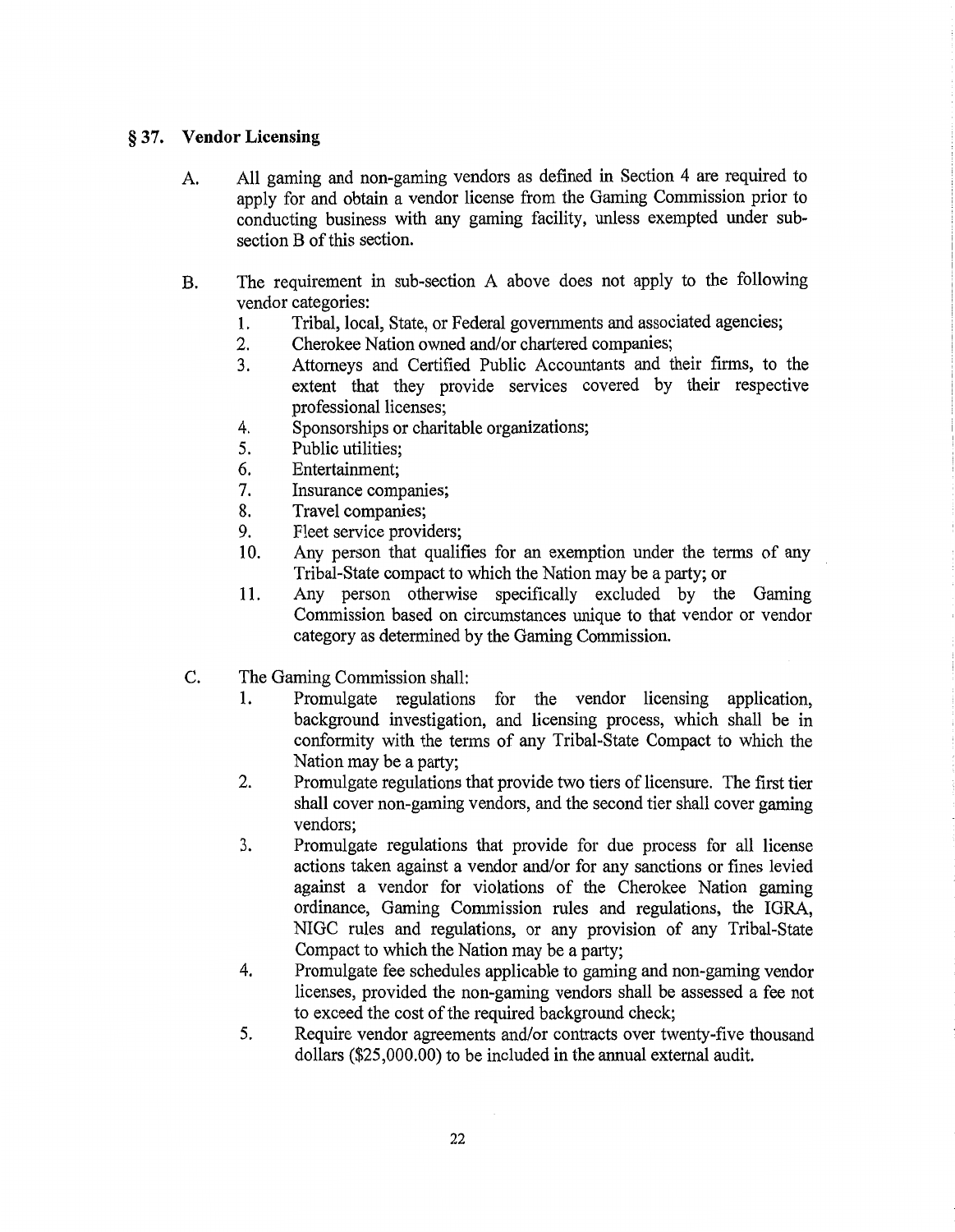#### § 38. Use of Gaming Revenue

The Cherokee Nation will have the sole proprietary interest in and responsibility for the conduct of any gaming activity performed under a Class II or Class III license and all net revenues from any said gaming are to be used for tribal purposes including:

- A. To fund tribal government operations or programs;
- B. To provide for the general welfare of the Cherokee Nation and its tribal members;
- C. To promote tribal economic development;
- D. To donate to charitable organizations; or
- E. To help fund operations of local government agencies.

#### *§ 39. Reserved/or Future Use*

#### § 40. Records, Returns and Audits

- A. It shall be the responsibility of the Gaming Commission to promulgate regulations and ensure the gaming operation establishes proper gaming accounting procedures and methods of operations for all licensees of Class II or Class III gaming activities so that all monies or things of value received and paid out may be properly monitored and accounted. All gaming facilities under the jurisdiction of the Gaming Commission shall be required to keep an approved gaming accounting system that shall comply with, but not be limited to, all applicable provisions of this Act and/or regulations of the Gaming Commission. Said accounting system shall reflect all business and financial transactions involved or connected in any manner with the gaming operation and conducting of gaming activities authorized by this Act. The Gaming Commission shall have the right to access such records or to secure a court order to seize records or property not surrendered.
- B. No applicant, licensee or employee thereof shall neglect or refuse to produce records or evidence or to give information upon proper and lawful demand by the Director of the Gaming Commission, or shall otherwise interfere, with any proper and lawful efforts by the Director of the Gaming Commission to produce such information. The Gaming Commission may conduct such hearings as deemed necessary to ensure compliance with the provisions of this Act and accountability for all monies received and spent. Failure to comply with the provisions of this Act or any rule or regulation promulgated by the Gaming Commission shall constitute grounds for denying, restricting, or revoking a gaming license or permit and/or levying sanctions or fines against gaming vendors and/or gaming facilities as determined by the Gaming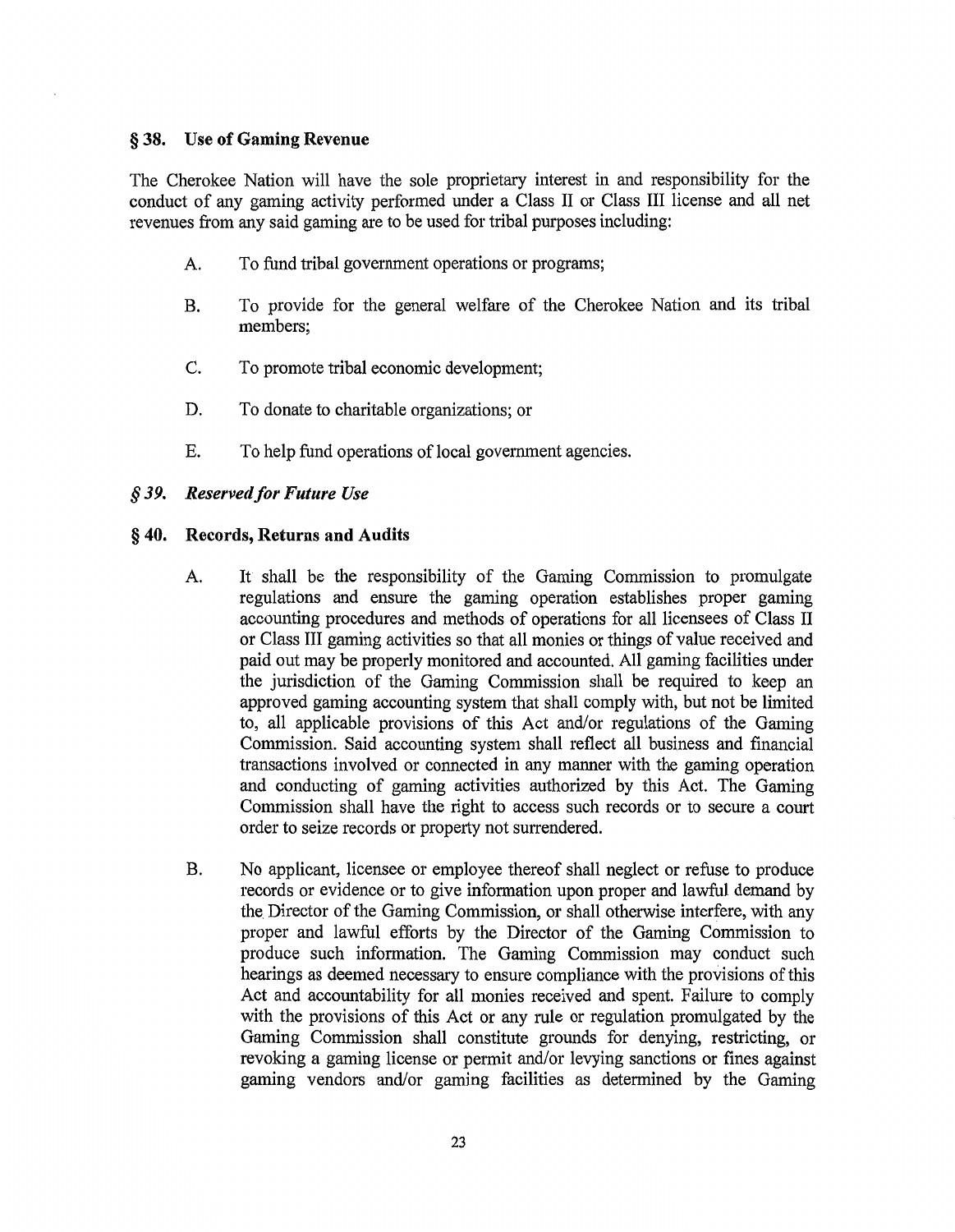#### Commission.

- C. The Gaming Commission shall ensure annual independent audits of all gaming operations are conducted and shall submit the resulting annual audit report to the National Indian Gaming Commission in conformance with the NIGC's regulations, as applicable. The management and operation of any gaming facility shall be subject to all applicable provisions of the Indian Gaming Regulatory Act and any Tribal~State Compact to which the Nation may be a party.
- D. All gaming related contracts that result in the purchase of supplies, services, or concessions in excess of twenty~five thousand dollars (\$25,000.00) annually, except contracts for professional legal and accounting services, shall be specifically included within the scope of the audit described in the preceding paragraph.

#### § 41. Certification of Gaming Systems and Equipment

All gaming systems and/or equipment purchased, leased or otherwise acquired and utilized by a licensed gaming facility must meet all standards promulgated by the Gaming Commission. The Gaming Commission shall maintain records of all gaming equipment located at any gaming facility or storage facility approved by the Gaming Commission.

#### § 42. Age Limit for All Gaming

No person who is under the age of eighteen (18) shall operate, engage, or participate in any manner in the operation of any class of gaming activity. It shall be the responsibility of the manager of all licensed gaming operations of the Cherokee Nation to ensure compliance with this age limit requirement.

#### § 43. Oversight of Fiscal Affairs

The Gaming Commission shall promulgate regulations for internal controls and fiscal audits of all gaming activities operated by the Nation. At a minimum, those regulations shall:

- A. Require minimum procedures for safeguarding the gaming operation's gaming assets and revenues, including recording of cash and evidences of indebtedness and mandatory count procedures. Such procedures shall establish a control environment, gaming accounting system, and gaming control procedures that safeguard the assets of the organization, assures that operating transactions are properly recorded, and encourage adherence to prescribed policies;
- B. Require minimum reporting requirements to the Gaming Commission;
- C. Shall promulgate regulations for internal controls and fiscal audits of the gaming facilities. At a minimum, those regulations shall require external and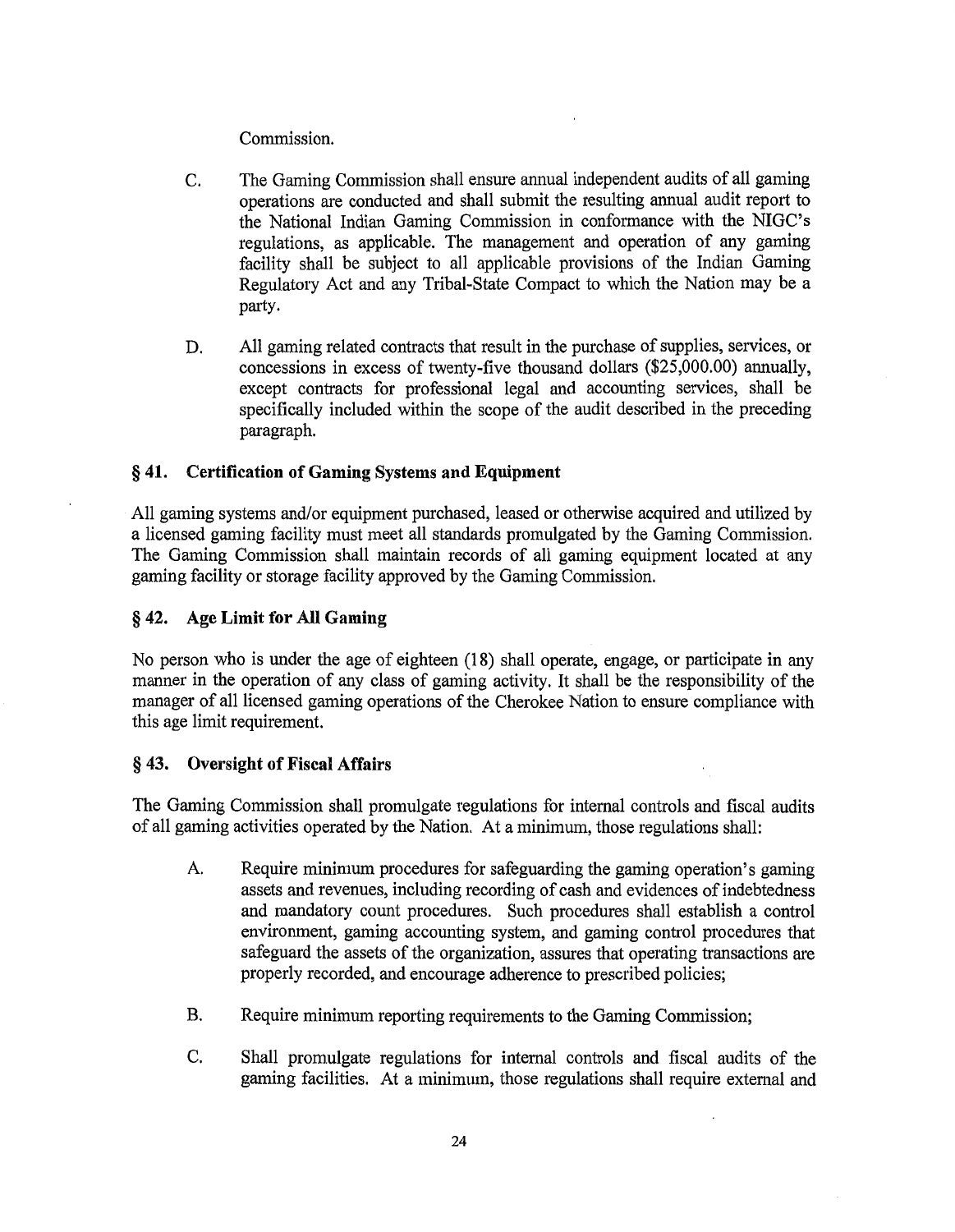internal audits by Gaming Commission, Cherokee Nation Businesses Internal Audit or External Certified Public Accountants that meet federal requirements;

- D. Ensure that an adequate accounting system and uniform code of accounts and accounting classifications are in place to assure consistency, comparability, and effective disclosure of financial information;
- E. Require intervals at which such information shall be furnished;
- F. Provide for the maintenance of documentation to evidence all internal work performed as it relates to the requirements of this section, and;
- G. Provide that all financial statements and documentation referred to in section (F) be maintained for a minimum of five (5) years.

#### § **44. Prohibition Against Embezzlement**

Any delay, maneuver or action of any kind which is caused by any non-gaming employee, Key Employee, Primary Management Official, and/or vendor to unlawfully divert gaming or other proceeds properly belonging to the Nation shall constitute grounds for taking sanctions against that licensee. If the Gaming Commission finds an unlawful diversion was conducted or attempted, it shall sanction the licensee, report the matter to the appropriate law enforcement agency for further action and may take such other action as it deems necessary or appropriate. Sanctions may include the imposition of fines and/or the revocation, suspension, or limitation of, or refusal to renew, any license.

#### §§ *45.* **-** *49. Reserved/or Future Use*

#### § **50. Gaming Permits and Licenses - General**

- A. The Gaming Commission shall ensure that the following rules and regulations as prescribed by the IGRA, as amended, 25 CPR §556 and §558, as amended, and any Tribal-State Compact to which the Nation may be a party, are implemented with respect to Key Employees and Primary Management Officials employed at any gaming facility under the jurisdiction of the Gaming Commission.
- B. The Gaming Commission shall ensure that rules and regulations are developed and implemented for the licensure of all non-gaming employees of a gaming facility that are not Key Employees or Primary Management Officials.
- C. The Gaming Commissioners and Gaming Commission staff shall be subject to the licensing standards for Primary Management Officials.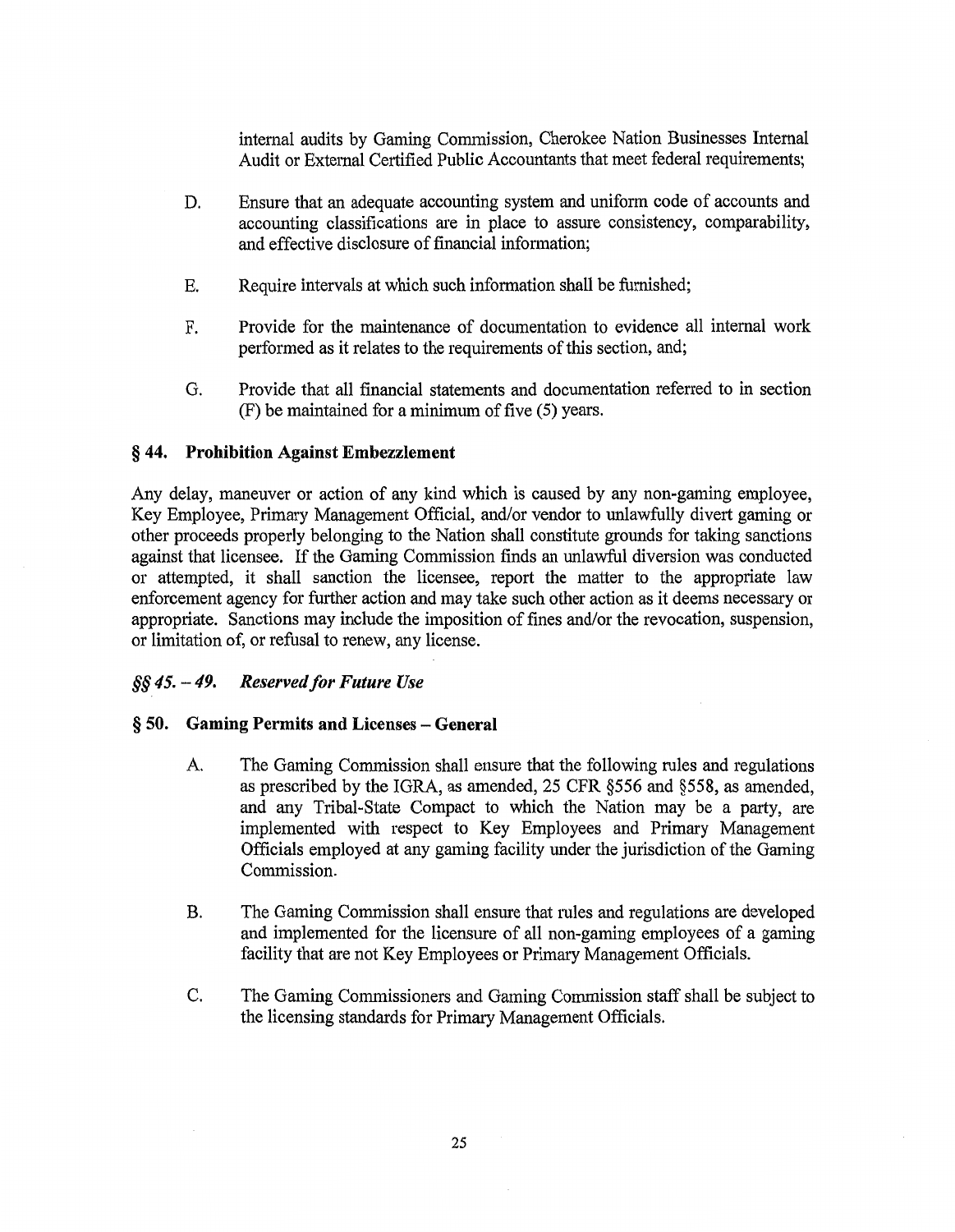#### § 51. Standard for Licenses and Permits

A. Licenses issued to Key Employees and Primary Management Officials hereunder shall comply with and incorporate all standards and requirements enumerated in 25 CFR and any amendments thereto, and also according to all standards and requirements enumerated in any Tribal-State Compact to which the Nation may be a party.

#### § 52. Application Forms

A. The following notice shall be placed on the application form for Key Employees or a Primary Management Official before that form is filled out by an applicant:

"In compliance with the Privacy Act of 1974, the following information is provided: Solicitation of the information on this form is authorized by 25 U.S.C. §§ 2701 et seq. The purpose of the requested information is to determine the eligibility of individuals to be granted a gaming license. The information will be used by the Tribal gaming regulatory authorities and by the National Indian Gaming Commission members and staff who have need for the information in the performance of their official duties. The information may be disclosed by the Tribe or the NIGC to appropriate Federal, Tribal, State, local, or foreign law enforcement and regulatory agencies when relevant to civil, criminal, or regulatory investigations or prosecutions or when pursuant to a requirement by a tribe or the National Indian Gaming Commission in connection with the, the issuance, denial, or revocation of a gaming license, or investigations of activities while associated with a tribe or a gaming operation. Failure to consent to the disclosures indicated in this notice will result in a tribe's being unable to license you infor a Primary Management Official or Key Employee position."

"The disclosure of your Social Security Number (SSN) is voluntary. However, failure to supply a SSN may result in errors on processing your application."

B. The following notice shall be placed on the application form for a Key Employee or a Primary Management Official before that form is filled out by an applicant:

"A false statement on any part of your license application may be grounds for denying a license or the suspension or revocation of a license. Also, you may be punished by fine or imprisonment. (U.S. Code, Title 18, Section 1001.)"

- C. The Gaming Commission shall request the following information from each applicant for a Key Employee and Primary Management Official license:
	- 1. Full name, other names used (oral or written), social security number(s), date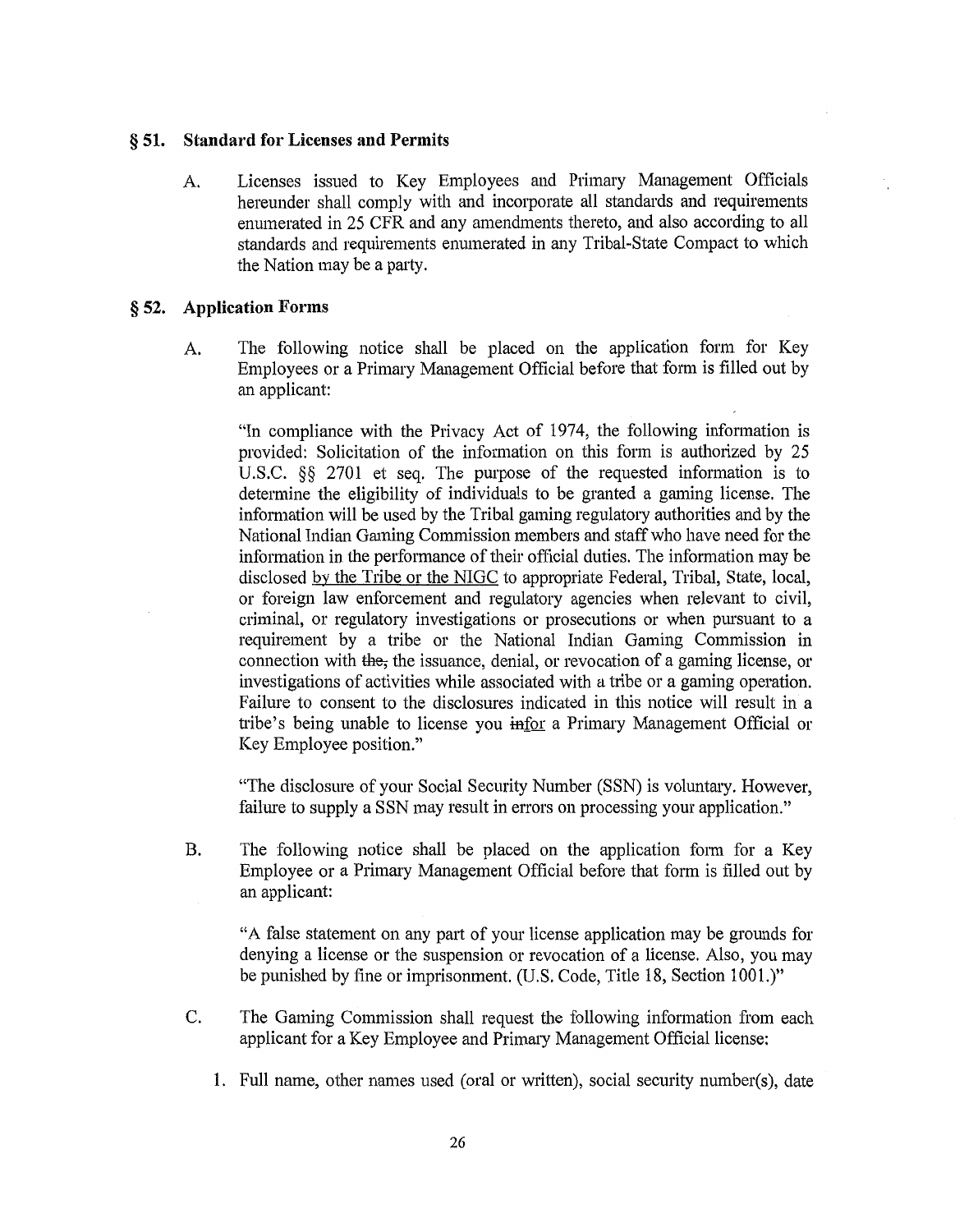of birth, place of birth, citizenship, gender, all languages (spoken or written);

- 2. Currently and for the previous five (5) years: business and employment positions held, ownership interests in those businesses, business and residence addressed, and driver's license numbers(s);
- 3. The names and current addresses of at least three (3) personal references, including one personal reference who was acquainted with the applicant during each period of residence listed under paragraph 2 of subsection A of this section;
- 4. Current business and residence telephone numbers;
- 5. A description of any existing and previous business relationships with Indian tribes, including ownership interests in those businesses;
- 6. A description of any existing and previous business relationships with the gaming industry generally, including ownership interests in those businesses;
- 7. The name and address of any licensing or regulatory agency with which the person has filed an application for a license or permit related to gaming, whether or not such license or permit was granted;
- 8. For each felony for which there is an ongiong prosecution or a conviction, the charge, the name and address of the Court involved, and date and disposition, if any;
- 9. For each misdemeanor conviction or ongoing misdemeanor prosecution (excluding minor traffic violations), within ten (10) years of the date of the application, the name and address fo the Court involved, and the date and disposition, if any;
- 10. For each criminal charge (excluding minor traffice charges), whether or not there is a conviction, if such criminal charge is within ten (10) years of the date of the application and is not otherwise listed pursuant to paragraphs 7 or 8 of this subsectio, the criminal charge, the name and address of the Court involved, and the date and disposition, if any;
- 11. The name and address of any licensing or regulatory agency with which the person has filed an application for an occupational license or permit, whether or not such license or permit was granted;
- 12. A current photograph;
- 13. Any other information the Gaming Commission deems relevant; and,
- 14. Fingerprints consistent with procedures adopted by the Gaming Commission in accordance with 25 C.F.R. § 522.2(h).
- D. The Gaming Commission shall determine the information required from and the content of a non-gaming employee license application.
- E. The Gaming Commission shall notify in writing existing vendors that they shall complete an application for licensure by the Gaming Commission.

#### § 53. **Background** Investigations

A. The Gaming Commission shall conduct a background investigation of all applicants, including Key Employees and Primary Management Officials,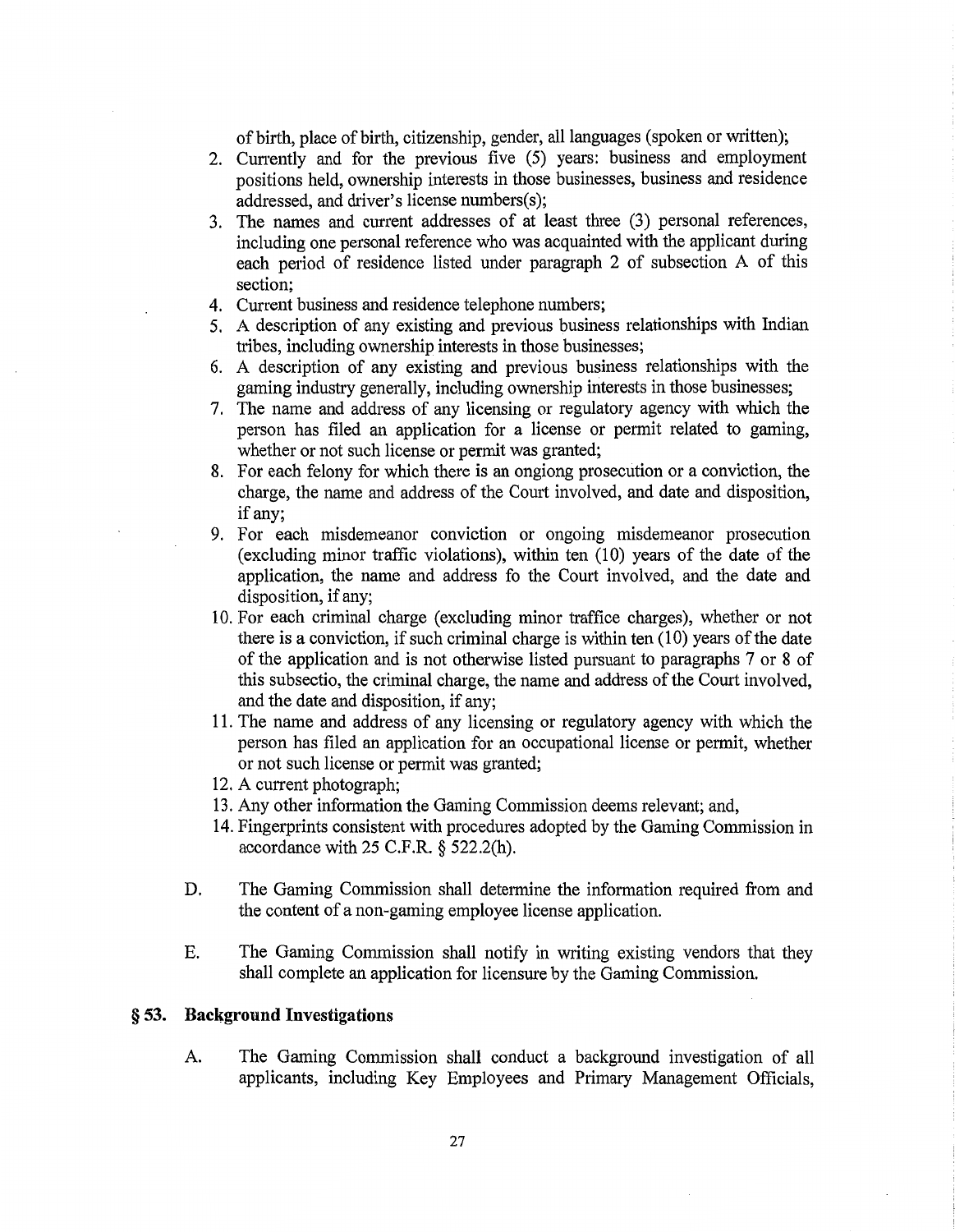sufficient to make a determination under 4 CNCA  $\S$  56 of the applicant's eligibility for continued employment in a gaming operation. In conducting a background investigation, the Gaming Commission and/or an agent acting on its behalf will keep confidential the identity of each person contacted in the course of the investigation.

- B. The Gaming Commission shall ensure that all records and information obtained as a result of a background investigation shall remain confidential and shall not be disclosed to persons who are not directly involved in the licensing process. Under no circumstances shall information obtained during the background investigation be disclosed to members of management, human resources personnel or others employed by the gaming facility without a signed and notarized release from the individual.
- C. Section **B** above does not apply to requests for such information or records from any Tribal, Federal or State law enforcement or regulatory agency, or for the use of such information or records by the Gaming Commission and staff in the performance of their official duties.

#### § **54. Continuing Duty to Provide Information**

All applicants and licensees shall have a continuing duty to provide any materials, assistance or other information required by the Gaming Commission, and to fully cooperate in any investigation conducted by or on behalf of the Gaming Commission. If any information provided on the application changes or becomes inaccurate in any way, the applicant or licensee shall promptly notify the Gaming Commission or the Director of the Gaming Commission of such changes or inaccuracies.

#### § **55. Terms and Parameters of Licenses and Permits**

- A. Terms
	- 1. The terms for licenses issued to persons under this Act shall be provided for in regulations promulgated by the Gaming Commission.
	- 2. The terms for facility licenses shall be one year and shall expire on December  $31<sup>st</sup>$  of each year.
	- 3. The terms for licenses issued to vendors under this Act shall be provided for in regulations promulgated by the Gaming Commission.
	- 4. Any license issued pursuant to the provisions of this chapter is valid only for the person, entity, or facility shown on the face thereof. It is not assignable or otherwise transferable to any other person, entity, or facility without the express written approval of the Gaming Commission.
- B. Violations of any provision of this Act or rules adopted by the Gaming Commission, any Tribal-State Compact, or relevant license provisions, by a licensee shall be deemed contrary to the public health, safety, morals, good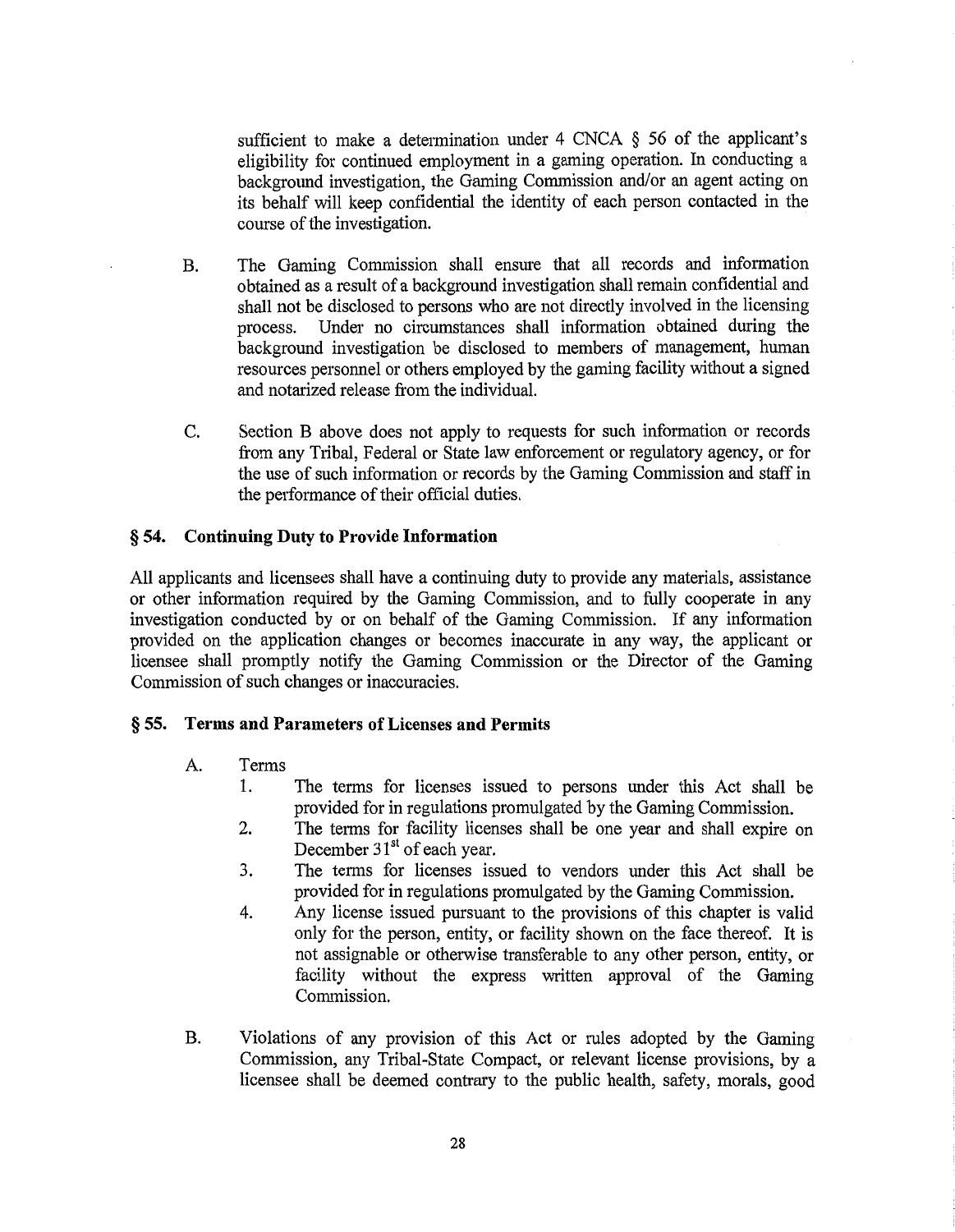order and general welfare of the Nation and shall be deemed grounds for refusing to grant or renew a license, or restrict, suspend, or revoke a license. Acceptance of a license, or renewal thereof by a licensee, constitutes an agreement on the part of the of the licensee to be bound by the provisions of this Act and the rules of Gaming Commission, now and in the future, and to cooperate fully with the Gaming Commission. It is the responsibility of the licensee to remain informed of the contents of this chapter, the rnles and other applicable regulations, amendments, provisions, and condition, and ignorance thereof will not excuse violations. A license issued hereunder is a privilege and no right shall attach thereto.

## § **56. Eligibility Determination**

- A. The Gaming Commission shall review a person's prior activities, criminal record, if any, and reputation, habits, and associations to make a finding concerning the eligibility of an applicant for obtaining and maintaining a gaming license or permit. If the Gaming Commission determines that licensure or a business relationship with an individual poses a threat to the public interest or to the effective regulation of gaming, or creates or enhances dangers of tmsuitable, unfair, or illegal practices and methods and activities in the conduct of gaming, no gaming facility under the jurisdiction of the Gaming Commission shall employ that person in a position requiring a gaming license nor conduct any business with that vendor.
- B. The Gaming Commission shall review a vendor's business history, history of the vendor's principals, as applicable, reputation, and associations to make a finding concerning the vendor's eligibility to receive a vendor license. If the Gaming Commission determines that the vendor poses a threat to the public interest or to the effective regulation of gaming, or creates or enhances dangers of unsuitable, unfair, or illegal practices and methods and activities in the conduct of gaming, a tribal gaming operation shall not conduct business with that vendor.

## § **57. Federal Review of Gaming Applicants**

- a. Report to the National Indian Gaming Commission
	- 1. When a gaming facility employs a Key Employee or a Primary Management Official, the Gaming Commission shall forward to the National Indian Gaming Commissionmaintain a completed application containing the information listed in 4 CNCA § 52.
	- 2. Prior to issuing a license to a Key Employee or Primary Management Official, and pursuant to the procedures set out in 4 CNCA § 53, the Gaming Commission shall create and maintain an investigative report on each background investigation that includes all of the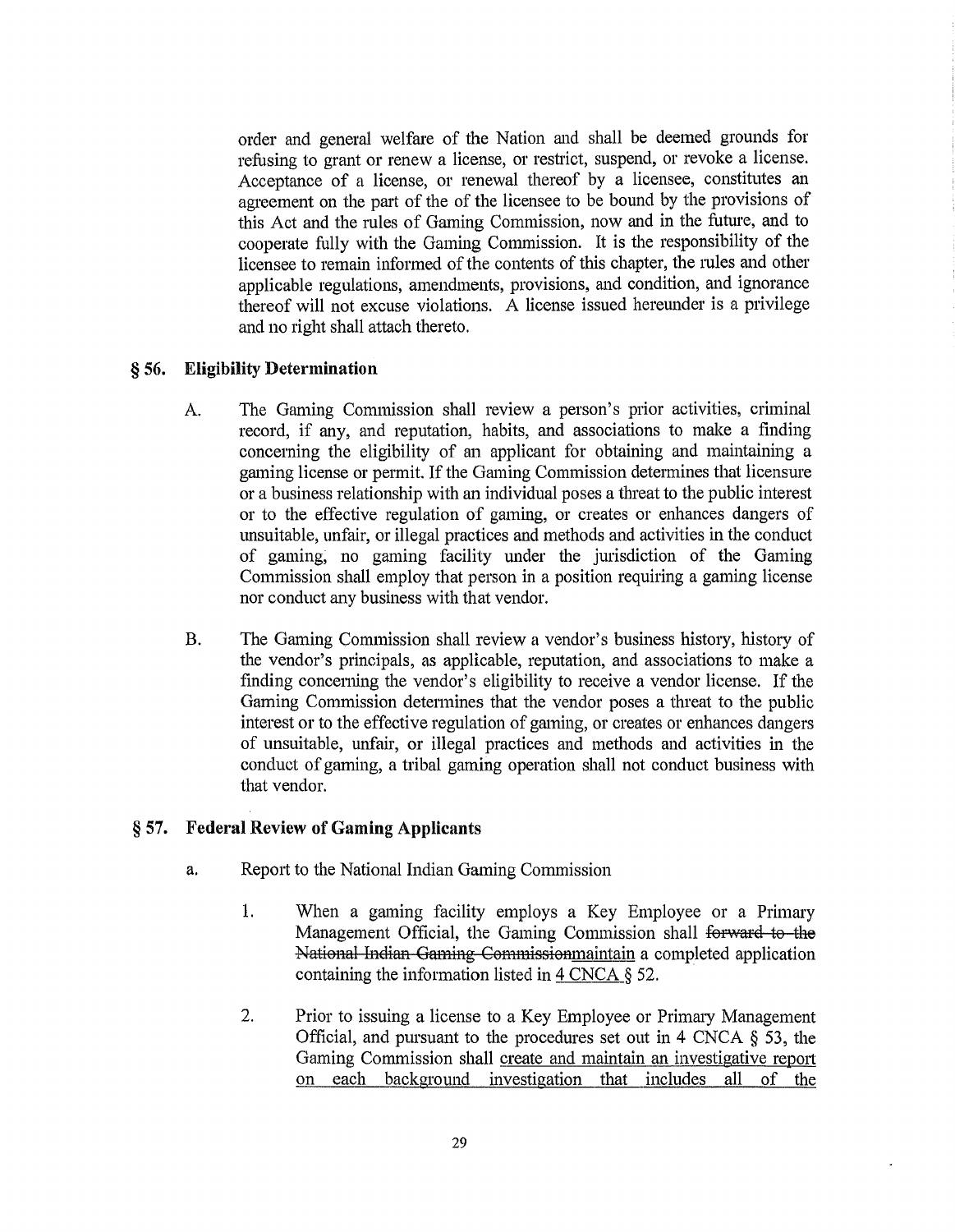followingprepare and forward to the National Indian Gaming following<del>prepare and forward to the National Indian Gaming</del><br>Commission an investigative report on each background investigation<br>conducted for each Key Employee and Primary Management Official.<br>An investigative arrest shal Commission an investigative report on each background investigation An investigative report shall include all of the following:

- a. Steps taken in conducting a background investigation;
- b. Results obtained;
- c. Conclusions reached; and
- d. The basis for those conclusions.
- e. The Gaming Commission shall submit with the report a copy of the eligibility determination made under  $4 \text{ CNCA}$   $§$  56.
- 3. No later than sixty (60) days after the applicant begins work, the Gaming Commission shall submit a notice of results of the applicant's background investigation to the NIGC, which shall contain:
	- a. Applicant's name, date of birth, and social security number;
	- b. Date on which applicant began or will begin work as a Key Employee or Primary Management Official;
	- c. A summary of the information presented in the investigative report, which shall at a minimum include a listing of licenses that have been previously denied; gaming licenses that have been revoked, even if subsequently reinstated; every known criminal charge brought against the applicant within the last 10 years of the date of application; and every felony of which the applicant has been convicted or any ongoing prosecution;
	- d. A copy of the eligibility determination made under 4 CNCA § 56.
- 4. All notices under this Section shall be provided to the NIGC through the appropriate Oklahoma regional NIGC office.
- $5.3$ . If a license is not issued to an applicant for a Key Employee or Primary Management Official position, the Nation or Gaming Commission: a. Shall notify the National Indian Gaming Commission; and
	- b.MayShall forward copies of its eligibility determination and investigative report (if any)notice of results to the National Indian Gaming Commission for inclusion in the Indian Gaming Individuals Record System.
- 6. e. With respect to Key Employees and Primary Management Officials, the Gaming Commission shall retain applications for employmentlicensing, eligibility determination, and investigative reports (if any) of background investigations for inspection by the Chairman of the NIGC or his/her designee for no less than three (3) years from the date of termination of employment.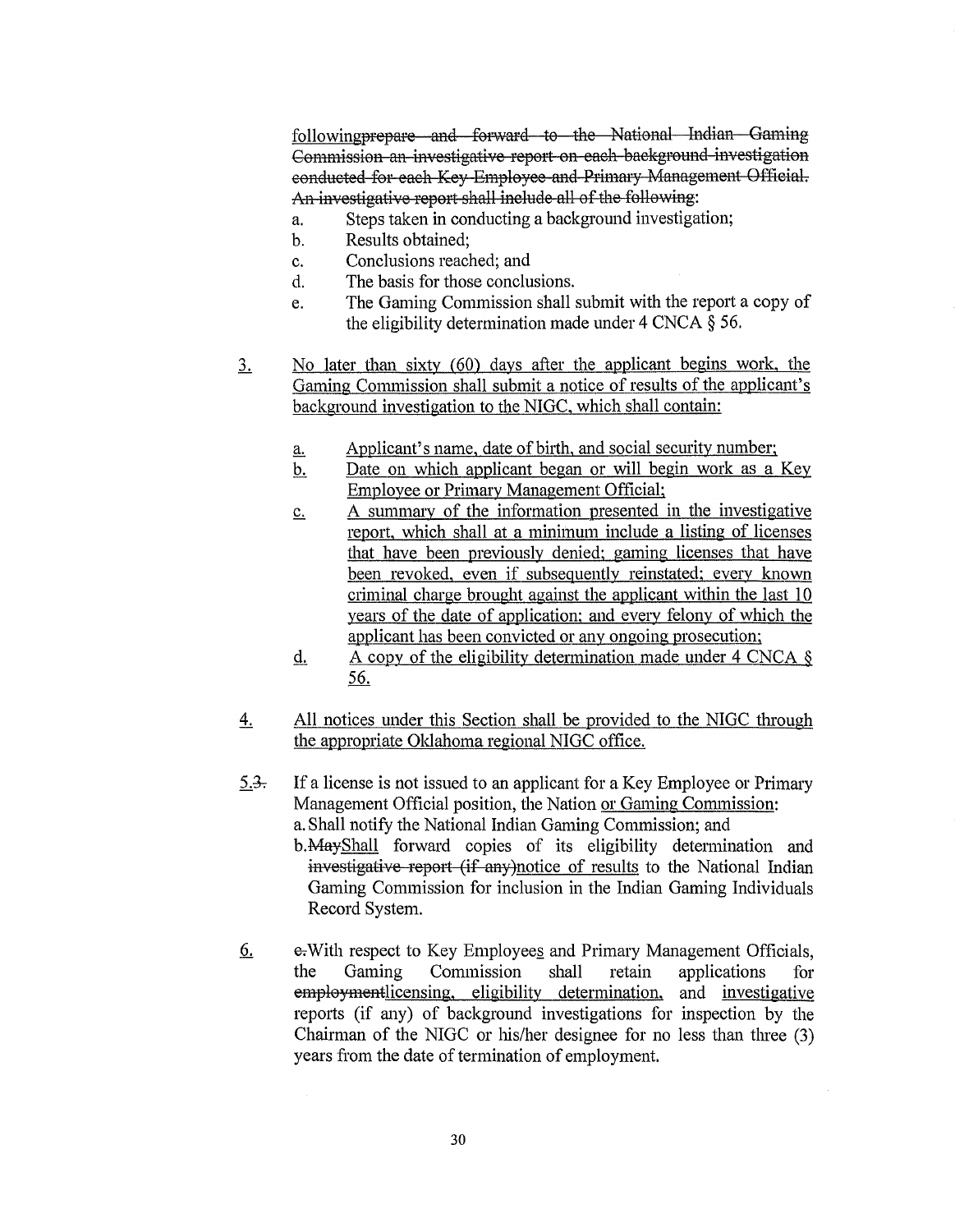- B. The gaming operation shall not employ as a Key Employee or Primary Management Official a person who does not have a license after ninety (90) days. Procedures for forwarding applications and reports for Key Employees and Primary Management Officials to the NIGG.
	- When a Key Employee or Primary Management Official begins work at a gaming operation authorized by this ordinance, the Gaming Commission shall forward to the NIGC a completed application for employment and shall conduct the background investigation and make the determination referred to in  $4 \text{ CNCA }$   $8 \text{ } 56.$
	- 2. The Gaming Commission shall forward the report referred to in 4 CNCA  $\S$  57 (A) to the NIGC within sixty (60) days after an employee begins work or within sixty (60) days of the approval of this ordinance by the Chairman of the NIGG.
	- 3. The gaming operation shall not employ as a Key Employee or Primary Management Official a person who does not have a license after ninety  $(90)$  days.
	- The provisions outlined in sub-section 1 above shall not apply to any background investigations conducted and reported to the NIGG under any agreement with the NIGC for reduced reporting of background investigation results.
- C. The process in section BA above does not apply to Non-Gaming Employees or Vendor principals/management officials as defined in this Title. The retention period for such records shall be defined by the Gaming Commission.

## § 58. Granting a Gaming License or Permit

- A. If, within a thirty (30) day period after the NIGC receives a report, the NIGC notifies the Gaming Commission that it has no objection to the issuance of a license pursuant to a license application filed by a Key Employee or a Primary Management Official for whom the Gaming Commission has provided an investigative report to the NIGC, the Gaming Commission may issue a license to such applicant. Once the notice of results of an applicant's background investigation has been submitted to the NIGC, the Gaming Commission may issue the license to the applicant.
- B. The Gaming Commission shall respond to a request for additional information from the Chairman of the NIGC concerning a Key Employee or a Primary Management Official who is the subject of a report. Such a request shall suspend the thirty  $(30)$  day period under paragraph A of this section until the Chairman of the NIGG receives the additional information. Upon issuance of the license, the Gaming Commission shall notify the NIGC of such issuance within thirty (30) days.
- C. If, within the thirty (30) day period described above, the NIGC provides the Gaming Commission with a statement itemizing objections to the issuance of a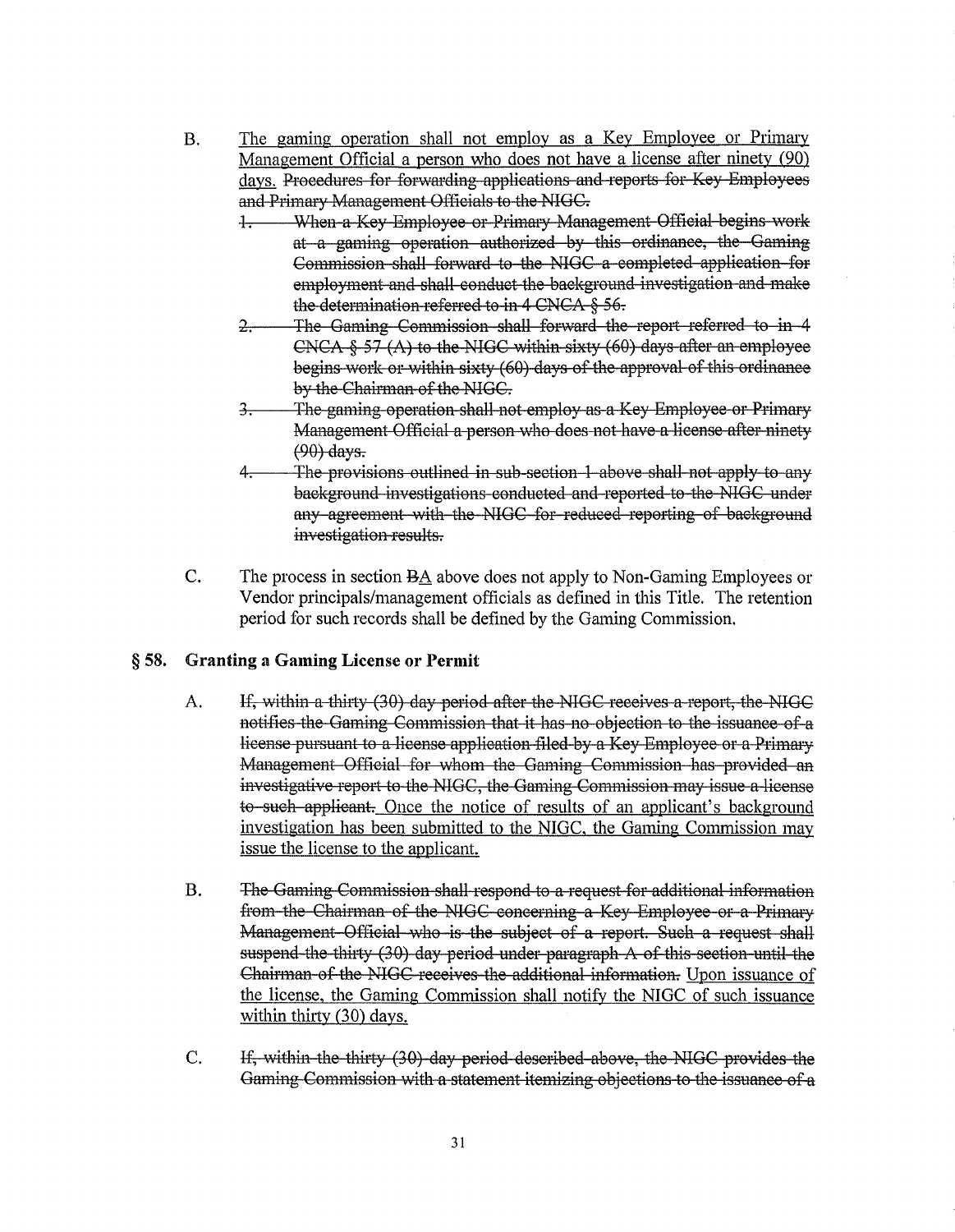license to a Key Employee or to a Primary Management Official for whom the Gaming Commission has provided an application and investigative report to the NIGC, the Gaming Commission shall reconsider the application, taking into account the objections itemized by the NIGC. The Gaming Commission shall make the final decision whether to issue a license to such applicant. The Gaming Commission shall respond to a request for additional information from the Chair of the NIGC concerning a Key Employee or Primary Management Official who is the subject of the report.

D. If, within the thirty (30) day period described above in 4 CNCA  $\S$  58(B), the NIGC provides the Gaming Commission with a statement itemizing objections to the issuance of a license, the Gaming Commission shall reconsider the application, taking into account the objections itemized by the NIGC. The Gaming Commission shall make the final decision whether to issue a license to such applicant.

#### § **59. Preliminary Determination & License Suspension**

- A. Whenever, upon preliminary factual finding, the Gaming Commission determines that any person has failed to comply with the provision of this Act or any regulations promulgated hereunder, the Gaming Commission shall make a certification of findings with a copy thereof to the subject or subjects of that determination.
- B. If, after the issuance of a gaming license- $or$ -permit to a gaming facility employee, the Gaming Commission receives from the NIGC, for a Key Employee or Primary Management Official, or the Gaming Commission separately receives reliable information from the NIGC indicating that suehal licensee is not eligible for employment under 4 CNCA § 56, the Gaming Commission shall suspend such license and shall notify the licensee in writing of the suspension and proposed revocation.
- C. The Gaming Commission shall provide at least five (5) days notice to the licensee and the gaming facility of a time and place for a hearing on the proposed revocation of a license or permit, to be held within thirty (30) days of a preliminary determination.
- D. After a revocation hearing, the Gaming Commission shall decide to deny, revoke, reinstate, or set conditions for retention of a gaming license or permit. The Gaming Commission shall notify the NIGC of its decision concerning a Key Employee or Primary Management Official license within forty-five (45) days of receiving notification from the NIGC pursuant to 4 CNCA  $\S$  59(B) abovefor a Key Employee or Primary Management Official.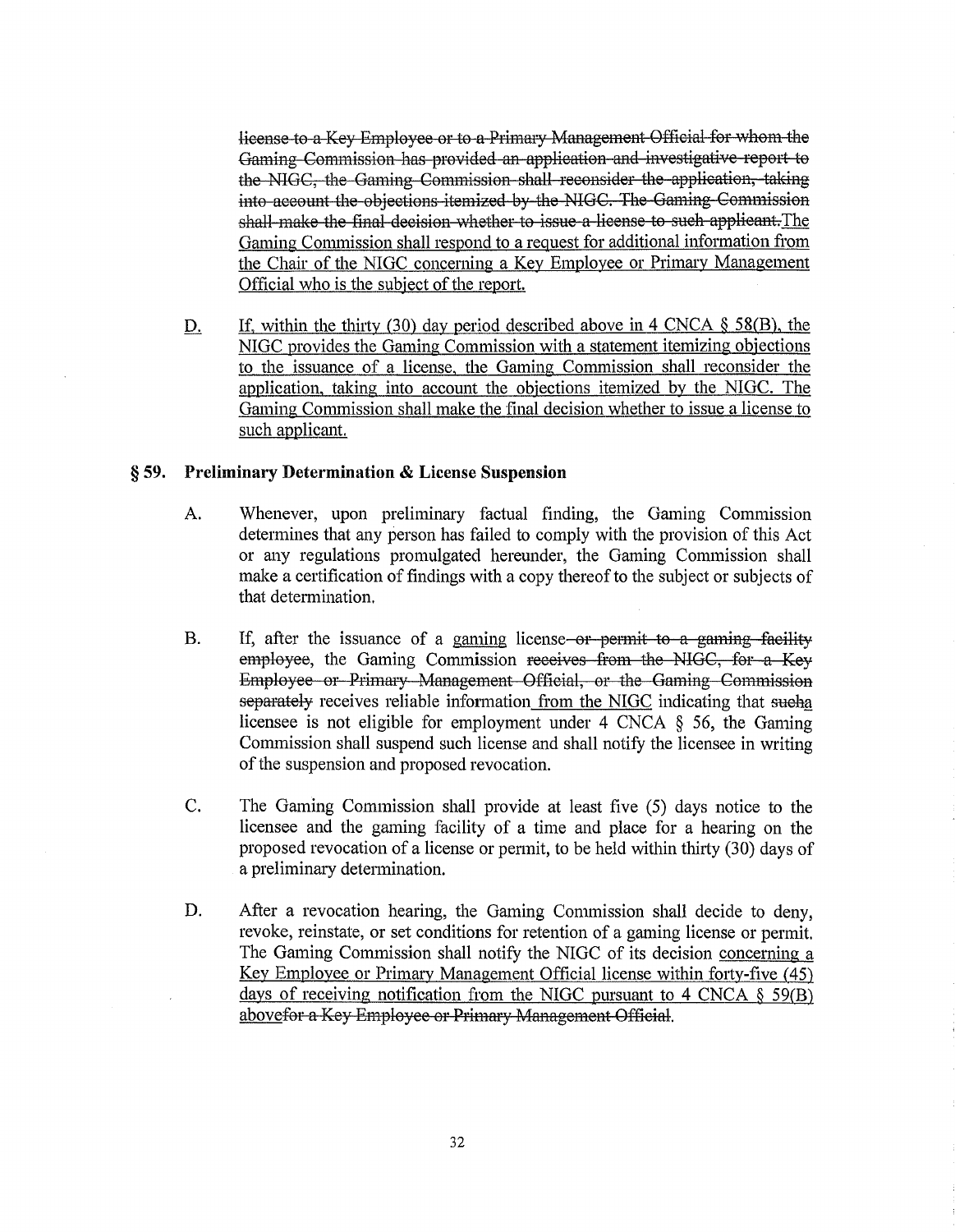## § **60. Scope**

This Chapter provides procedures for hearings and appeals to the Gaming Commission for:

- A. Violation(s) of Gaming Commission rules, regulations, policies and/or procedures;
- B. Violation(s) of any Tribal-State Compact to which the Nation is a party;
- C. Violation(s) of any applicable Cherokee Nation law, rule, or regulations;
- D. Violation(s) of any applicable federal law, rule, or regulation;
- E. Patron disputes with a gaming facility;
- F. Citations and/or exclusions resulting from violations of federal and/or tribal statutes, and/or any provision of a Tribal-State Compact to which the Nation may be a party; or
- G. Any act that, in the view of the Gaming Commission, may affect an individual's ability to obtain or maintain a gaming license.

## § **61. Opportunities for Hearing**

- A. The Gaming Commission shall afford an applicant for a license an opportunity for hearing prior to any final action denying such application and shall afford a licensee or any other person subject to this ordinance the opportunity for a hearing prior to taking final action resulting in denying, terminating, revoking, suspending, or limiting a license or any other adverse action the Gaming Commission deems appropriate; provided, the Director may temporarily suspend or extend suspension of licenses for up to sixty (60) days in those cases where such action is deemed appropriate by the Gaming Commission.
- B. In cases where a license is suspended prior to hearing, an opportunity for a hearing shall be provided promptly after suspension at the request of the licensee.
- C. The Gaming Commission is authorized to adopt rules and regulations, consistent with this Act, governing the conduct of any and all hearings before the Gaming Commission as well as the process of issuing, modifying, conditioning, suspending, or revoking any license.

## § **62. Hearing**

At such hearing it shall be the obligation of the applicant or licensee to show cause why the preliminary determination is incorrect, why the application in question should not be denied,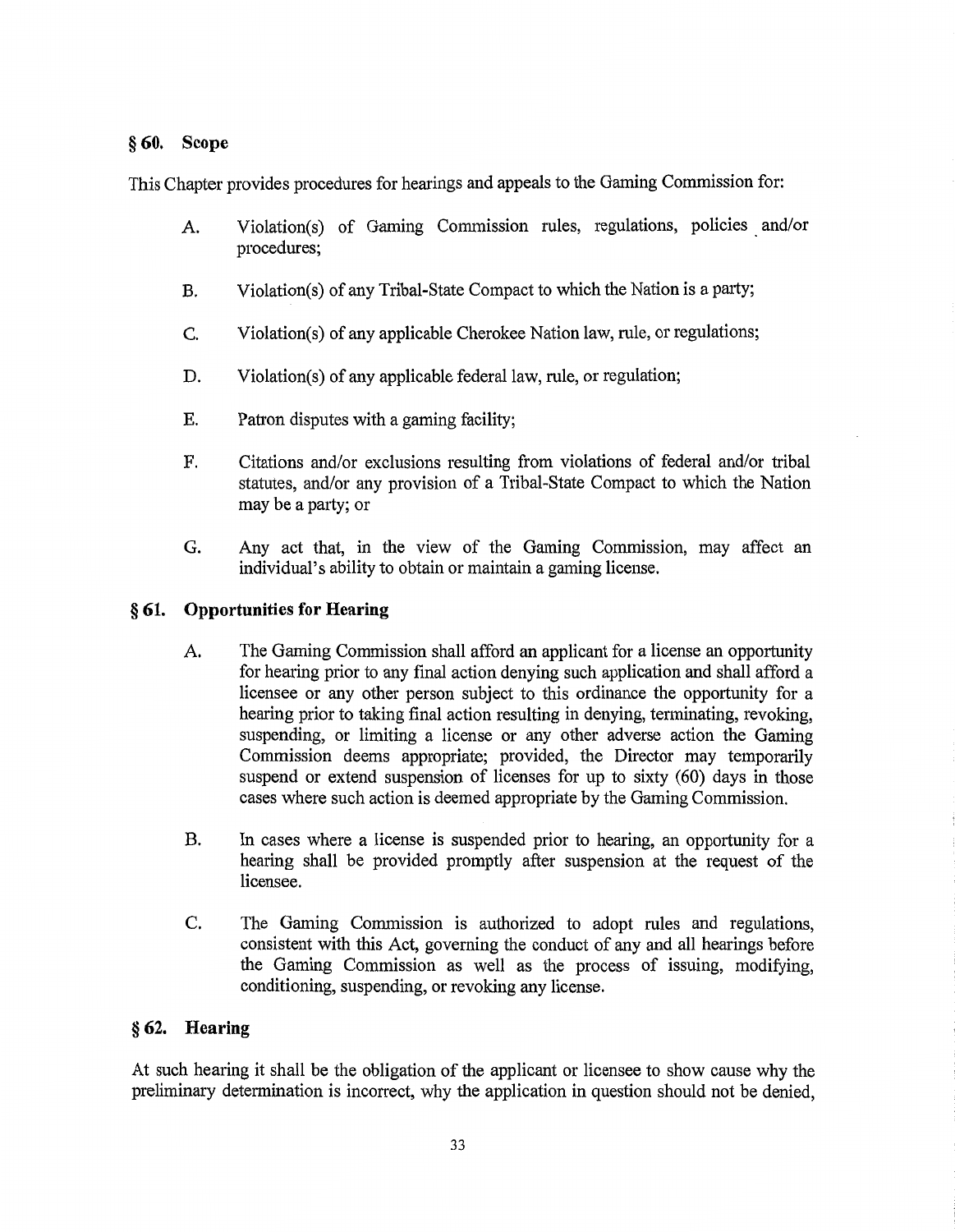why the license or licenses in question shall not be revoked or suspended, why the period of suspension should not be extended, or to show cause why special conditions or limitations upon a license should not be imposed, to show cause why any other action regarding any other person or persons subject to any action should not be taken.

## § **63. Appearance Through Counsel**

- 1. Parties to all hearings governed by this Act may appear personally or through an attorney, except that a party must personally attend any hearing on the merits unless his attendance has been waived, in writing, by the Gaming Commission.
- 2. When a party has appeared through an attorney, service of all notices, motions, orders, decisions and other papers shall thereafter be made upon the attorney, unless the party requests otherwise in writing.
- 3. When a party is represented by an attorney, the attorney shall sign all motions, notices, requests, and other papers on behalf of the party.
- 4. Any attorney appearing before the Gaming Commission must be duly admitted and licensed by, and be a member of good standing before the Cherokee Nation Bar.

## § **64. Hearing Procedures**

The Gaming Commission is vested with the authority to develop and implement such hearing procedures it deems necessary to carry out its responsibilities to hear any issue raised under this Act or under any term or condition of any Tribal-State Compact to which the Nation may be a party.

## § **65. Determinations by the Commission**

- A. The Gaming Commission shall make all determinations of issues before it by a majority vote of the Gaming Commissioners.
- B. All determinations made by the Gaming Commission involving the granting, denial, cancellation or revocation of a license; a finding of a violation of the gaming ordinance, the Gaming Commission rules and regulations, the IGRA, or any Tribal-State Compact to which the Nation may be a party; the conditions of any license issued by the Gaming Commission; any order by the Gaming Commission; or any other applicable laws, regulations or agreements, and the imposition of any sanctions or penalties shall be made by motion and on the record.
- C. A copy of any determination shall be served upon the licensee by registered or certified mail, or may be served personally. Refusal of service by the licensee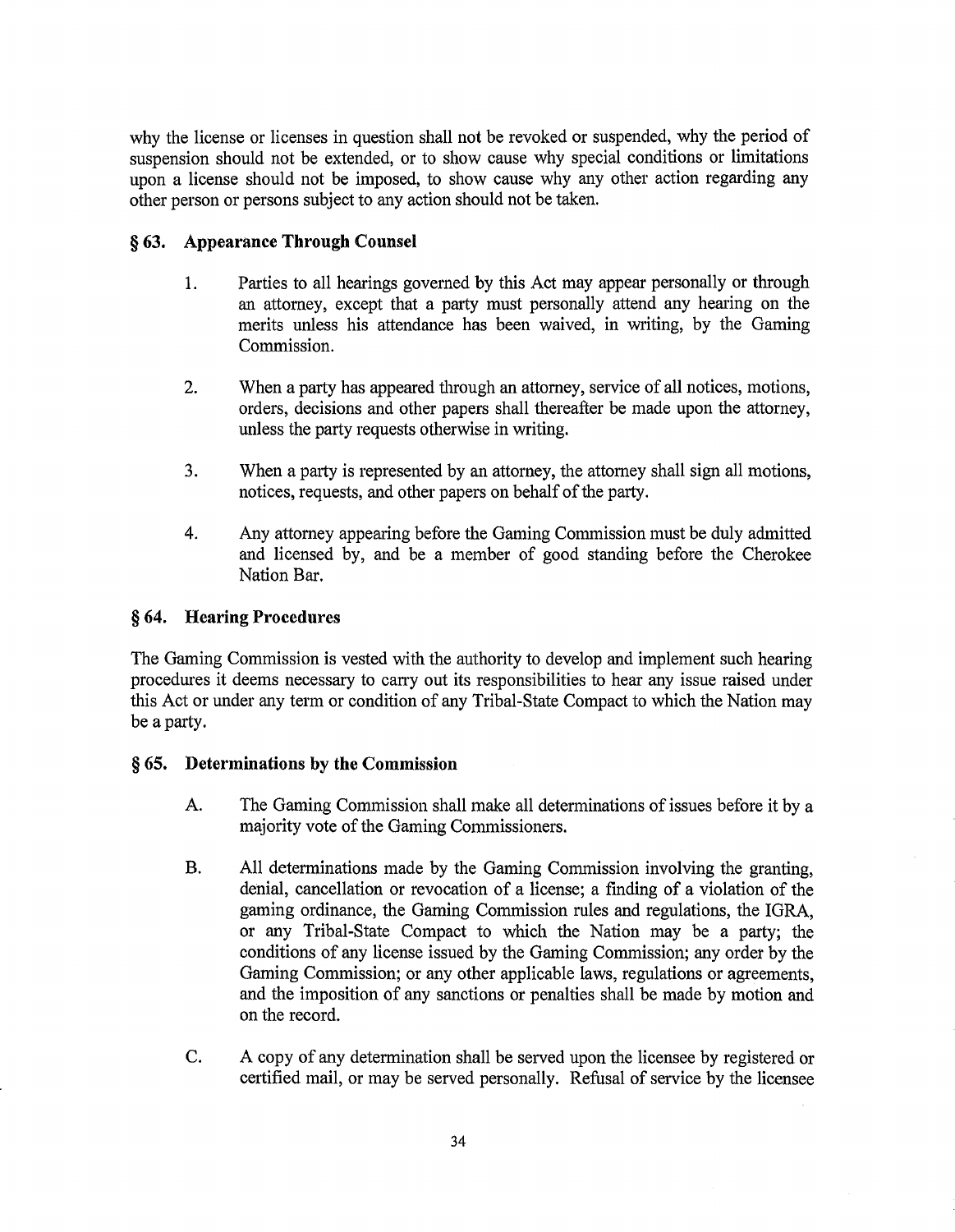shall constitute service.

## § 66. Request for Re-Hearing

- A. For permit or license determinations, the Gaming Commission may, in its discretion, grant a rehearing upon written request from a licensee, only upon a showing of substantial new evidence affecting the outcome of the decision, provided such request is made within fourteen (14) days of receipt of the initial decision rendered by the Gaming Commission.
- B. For disputes, the decision rendered by the Gaming Commission is not subject to a rehearing and shall follow the procedure outlined in §67 of this Act.

## § 67. Appeals

- A. The Cherokee Nation District Court shall have exclusive jurisdiction to hear appeals from final decision of the Gaming Commission denying, modifying, conditioning, or revoking any license.
- B. Any affected party may appeal any final decision of the Gaming Commission within thirty (30) days after such decision by filing a notice of appeal with the District Court and serving a copy to the Gaming Commission. Thereafter the Gaming Commission shall promptly file the full record of the proceeding with the District Court.
- C. In all appeals, the District Court shall give proper deference to the administrative findings of the Gaming Commission. The District Court shall not set aside, modify or remand any determination by the Gaming Commission unless it finds that the determination is arbitrary and capricious, unsupported by substantial evidence or contrary to law. The District Court shall issue a written decision on all appeals.
- D. The District Court may, in its discretion, award costs and attorneys' fees to the Gaming Commission against any appellant whose appeal was frivolous, malicious, or in bad faith. Such fees shall be assessed and collected as a tax imposed under this Act.

## § 68. Finality of Gaming Commission or Cherokee Nation District Court Action

Any final finding or determination of the Gaming Commission which is not timely appealed, and any final determination of the Courts of the Cherokee Nation of an appeal of a decision rendered by the Gaming Commission in proceedings pursuant to 4 CNCA § 67 shall be final and binding in any other proceeding against or by the same person before the Gaming Commission or the Courts of the Cherokee Nation.

## § *69. Reserved for Future Use*